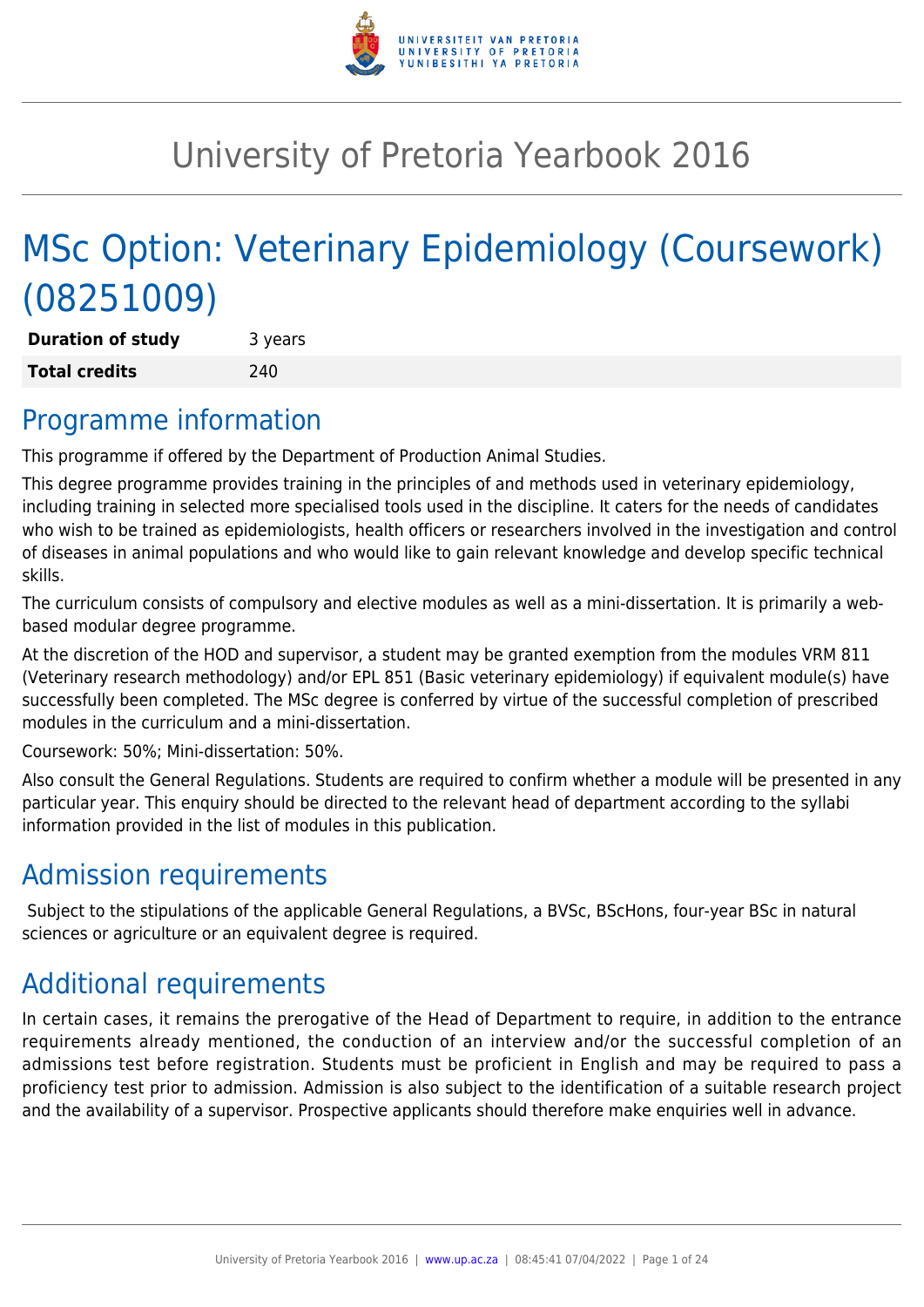

## Examinations and pass requirements

If a student fails a module, he/she will have to repeat the module the following year.

## Research information

Consult the General Regulations.

A research project of limited scope must be undertaken on an appropriate topic, depending on the field of interest of the student and the availability of a suitable supervisor, and written in the format of a minidissertation. The research topic is determined in consultation with the supervisor and head of department, and the research project must be approved according to Faculty guidelines.

Before or together with the mini-dissertation, a student must submit at least one draft article for publication in an accredited scientific journal, failing which the degree will not be conferred. The draft article must be based on the research for the mini-dissertation and must be acceptable to the supervisor and meet subsidy requirements.

## Pass with distinction

The degree is conferred with distinction on a student who has obtained at least 75% for the mini-dissertation and a cumulative average of at least 75% for the core and elective modules.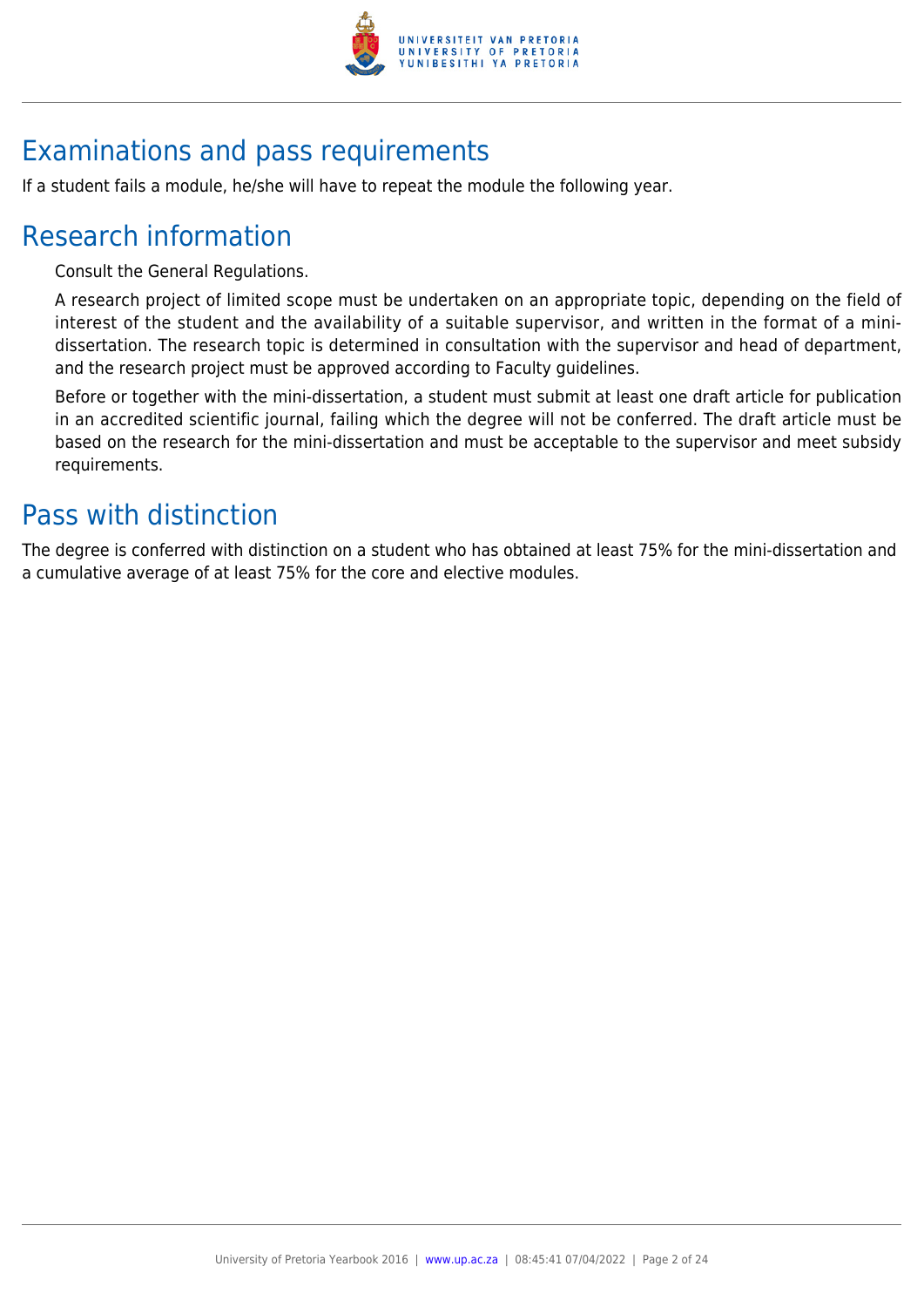

## Curriculum: Year 1

**Minimum credits: 229**

## **Core modules**

## **Basic veterinary epidemiology 851 (EPL 851)**

| <b>Module credits</b>         | 10.00                                                                                                                                                  |
|-------------------------------|--------------------------------------------------------------------------------------------------------------------------------------------------------|
| <b>Prerequisites</b>          | A BVSc or equivalent qualification. Non-veterinary graduates will be considered<br>under exceptional circumstances. Recommended: Grade 12 Mathematics. |
| <b>Contact time</b>           | 1 other contact session per week, 1 web-based period per week                                                                                          |
| <b>Language of tuition</b>    | English                                                                                                                                                |
| <b>Academic organisation</b>  | <b>Production Animal Studies</b>                                                                                                                       |
| <b>Period of presentation</b> | Semester 1                                                                                                                                             |
|                               |                                                                                                                                                        |

#### **Module content**

An introductory module in veterinary epidemiology designed to provide a sound foundation in epidemiology that can be applied in practice and upon which further studies can be built. The module covers aspects of population medicine, disease outbreak investigation, clinical epidemiology, experimental studies, observational studies, surveys, basic analytical tools and diagnostic tests

## **Biostatistics in veterinary science 852 (EPL 852)**

| <b>Module credits</b>         | 20.00                                                      |
|-------------------------------|------------------------------------------------------------|
| <b>Prerequisites</b>          | BVSc or equivalent qualification and Grade 12 Mathematics. |
| <b>Contact time</b>           | 2 seminars per week                                        |
| <b>Language of tuition</b>    | English                                                    |
| <b>Academic organisation</b>  | <b>Production Animal Studies</b>                           |
| <b>Period of presentation</b> | Semester 1                                                 |

## **Module content**

This module provides the student with a foundation in basic statistical methods commonly used by postgraduate students in veterinary science. It covers statistical building blocks, confidence intervals, hypothesis testing, chisquare procedures, regression and correlation, paired and pooled t-tests, analysis of variance and nonparametric tests.

## **Analytical veterinary epidemiology 853 (EPL 853)**

| <b>Module credits</b>        | 20.00                            |
|------------------------------|----------------------------------|
| <b>Prerequisites</b>         | EPL 851 and EPL 852              |
| <b>Contact time</b>          | 2 seminars per week              |
| <b>Language of tuition</b>   | English                          |
| <b>Academic organisation</b> | <b>Production Animal Studies</b> |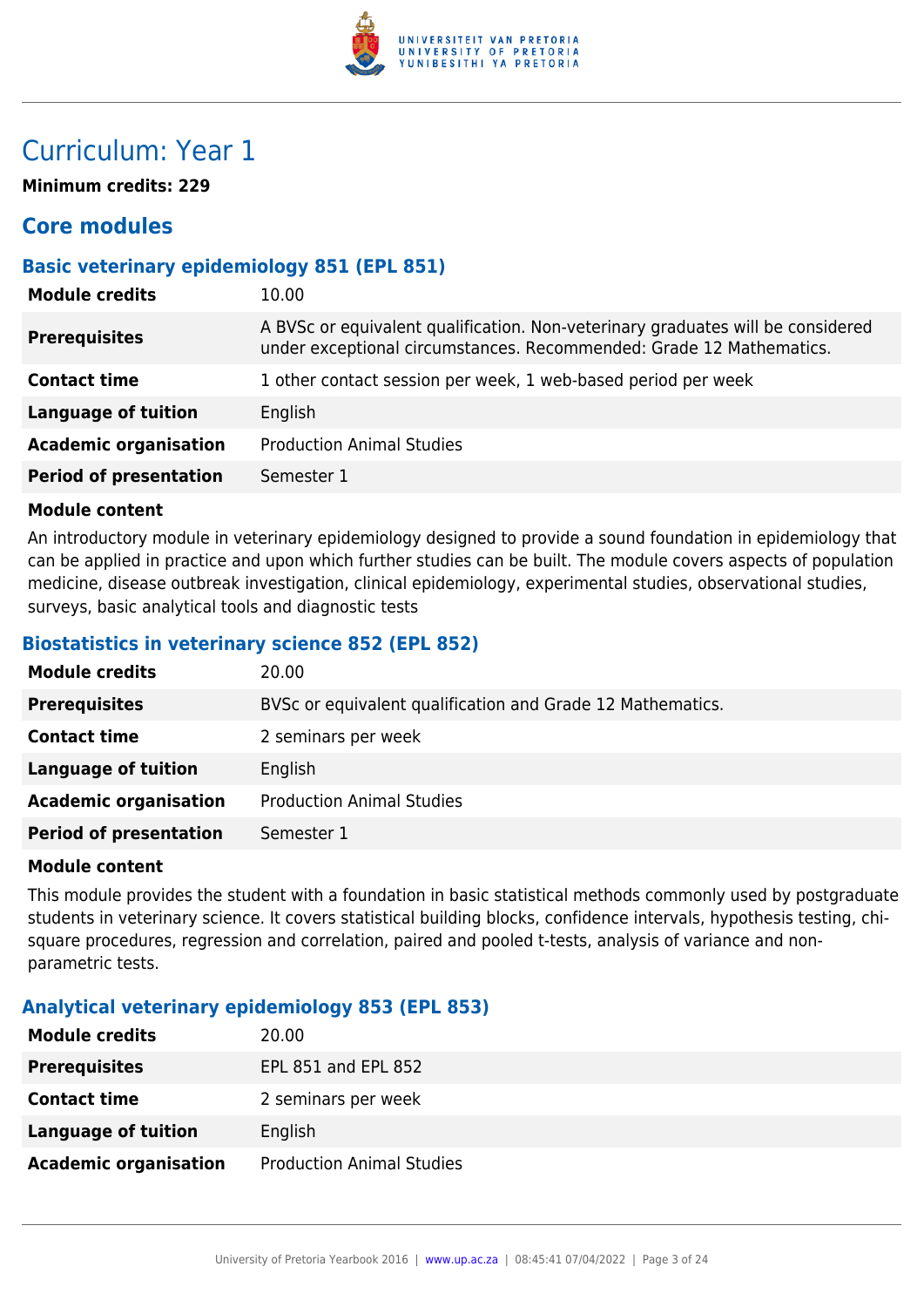

#### **Period of presentation** Semester 2

#### **Module content**

This module provides the student with further knowledge and skills in veterinary epidemiology and an introduction to certain more advanced statistical methods commonly used in veterinary science, including adjustment for confounding, multiple linear regression, logistic regression and survival analysis, and will provide the basis for further studies and research involving these techniques.

## **Animal health information management 855 (EPL 855)**

| 5.00                             |
|----------------------------------|
| No prerequisites.                |
| 1 web-based period per week      |
| English                          |
| <b>Production Animal Studies</b> |
| Semester 1 or Semester 2         |
|                                  |

## **Module content**

This module covers the principles and practice of the collection, entry, storage, management and processing of animal health-related data. It provides the knowledge necessary to be able to effectively work with data in veterinary epidemiology and animal health research.

## **Scientific reasoning in veterinary epidemiology 856 (EPL 856)**

| <b>Module credits</b>         | 5.00                             |
|-------------------------------|----------------------------------|
| <b>Prerequisites</b>          | No prerequisites.                |
| <b>Contact time</b>           | 1 web-based period per week      |
| <b>Language of tuition</b>    | English                          |
| <b>Academic organisation</b>  | <b>Production Animal Studies</b> |
| <b>Period of presentation</b> | Year                             |

#### **Module content**

This module covers, using practical examples, the processes of scientific reasoning and critical thinking applicable to veterinary epidemiology, and equips the student to use clear lines of reasoning in developing and testing hypotheses and making inferences, and to be able to critically evaluate information presented in the literature.

## **Mini-dissertation: Veterinary epidemiology 890 (EPL 890)**

| <b>Module credits</b>         | 120.00                           |
|-------------------------------|----------------------------------|
| <b>Prerequisites</b>          | No prerequisites.                |
| Language of tuition           | English                          |
| <b>Academic organisation</b>  | <b>Production Animal Studies</b> |
| <b>Period of presentation</b> | Year                             |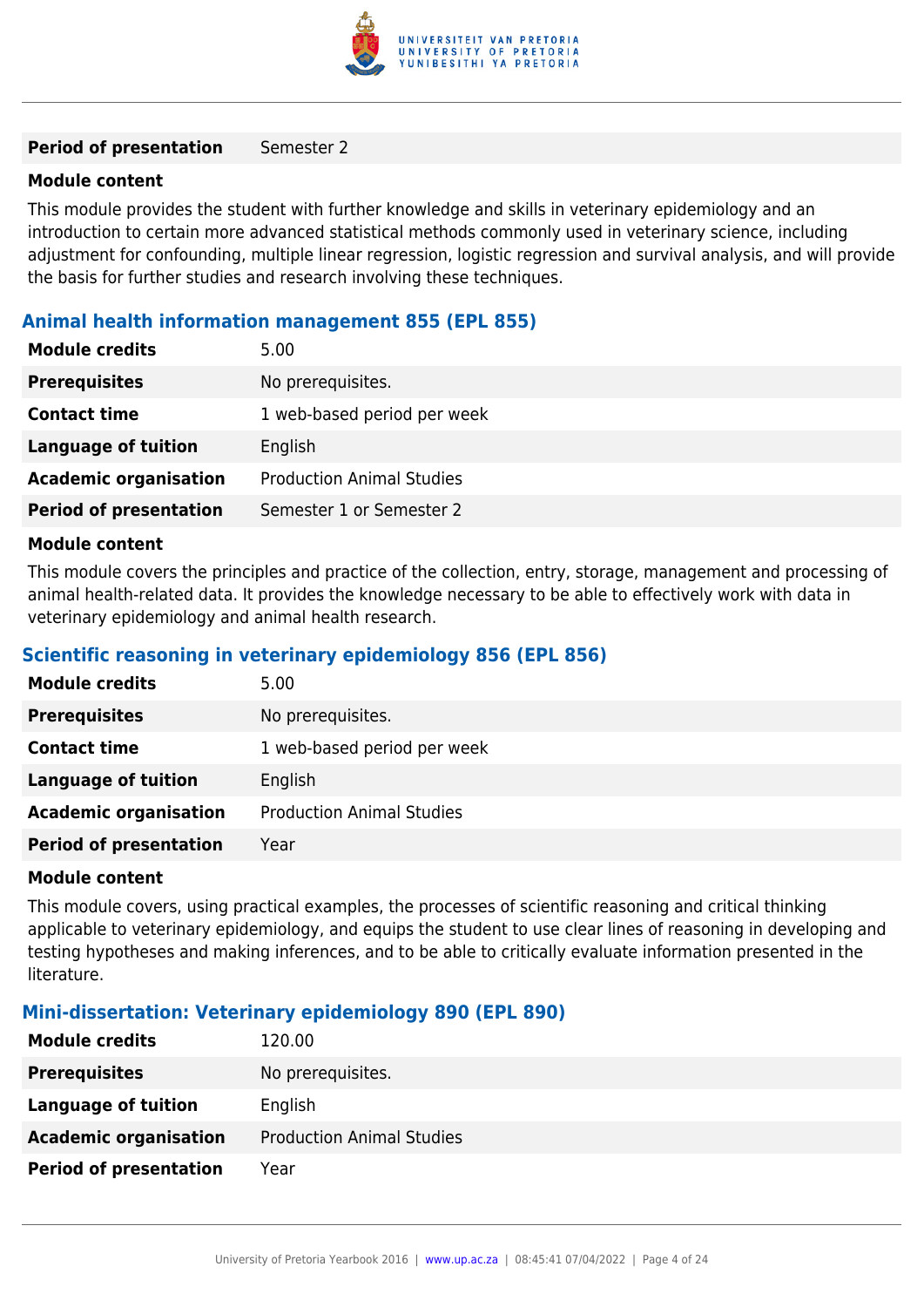

Mini-dissertation

## **Research methodology 812 (VRM 812)**

| <b>Module credits</b>         | 9.00 <sub>1</sub>         |
|-------------------------------|---------------------------|
| Language of tuition           | English                   |
| <b>Academic organisation</b>  | Vet Sc Dean's Office      |
| <b>Period of presentation</b> | Semester 1 and Semester 2 |

#### **Module content**

A web-based introductory module in research methodology that includes planning and undertaking a research project or clinical trial, collecting and analysing data, scientific writing, and enabling preparation and presenting of a research protocol.

## **Elective modules**

## **Pathology: Wildlife 806 (PAT 806)**

| <b>Module credits</b>         | 28.00                        |
|-------------------------------|------------------------------|
| <b>Prerequisites</b>          | No prerequisites.            |
| Language of tuition           | English                      |
| <b>Academic organisation</b>  | <b>Paraclinical Sciences</b> |
| <b>Period of presentation</b> | Year                         |

#### **Module content**

The emphasis of the module is on practical diagnostic pathology (including forensic pathology) and its outcomes will enable a veterinarian to investigate disease and the cause of death in wildlife. The approach will emphasise the following: After conducting a necropsy, a diagnosis is finalised by also considering the results of other diagnostic tests and ancillary data; when it is not possible to make a final diagnosis, the formulation of a list of differential diagnoses and a strategy to resolve the problem; compiling interim and final report(s) that are scientifically sound, presentable to a court of law and reflect a degree of professionalism that is commensurate with a professional person. The theoretical component includes selected information dealing with incidental findings and 'non-lesions', species-specific infectious diseases, and non-infectious diseases.

## **Necropsy technique and interpretation 807 (PAT 807)**

| <b>Module credits</b>         | 28.00                        |
|-------------------------------|------------------------------|
| <b>Prerequisites</b>          | No prerequisites.            |
| Language of tuition           | English                      |
| <b>Academic organisation</b>  | <b>Paraclinical Sciences</b> |
| <b>Period of presentation</b> | Year                         |
|                               |                              |

#### **Module content**

An advanced module in necropsy techniques, interpretation and specimen collection.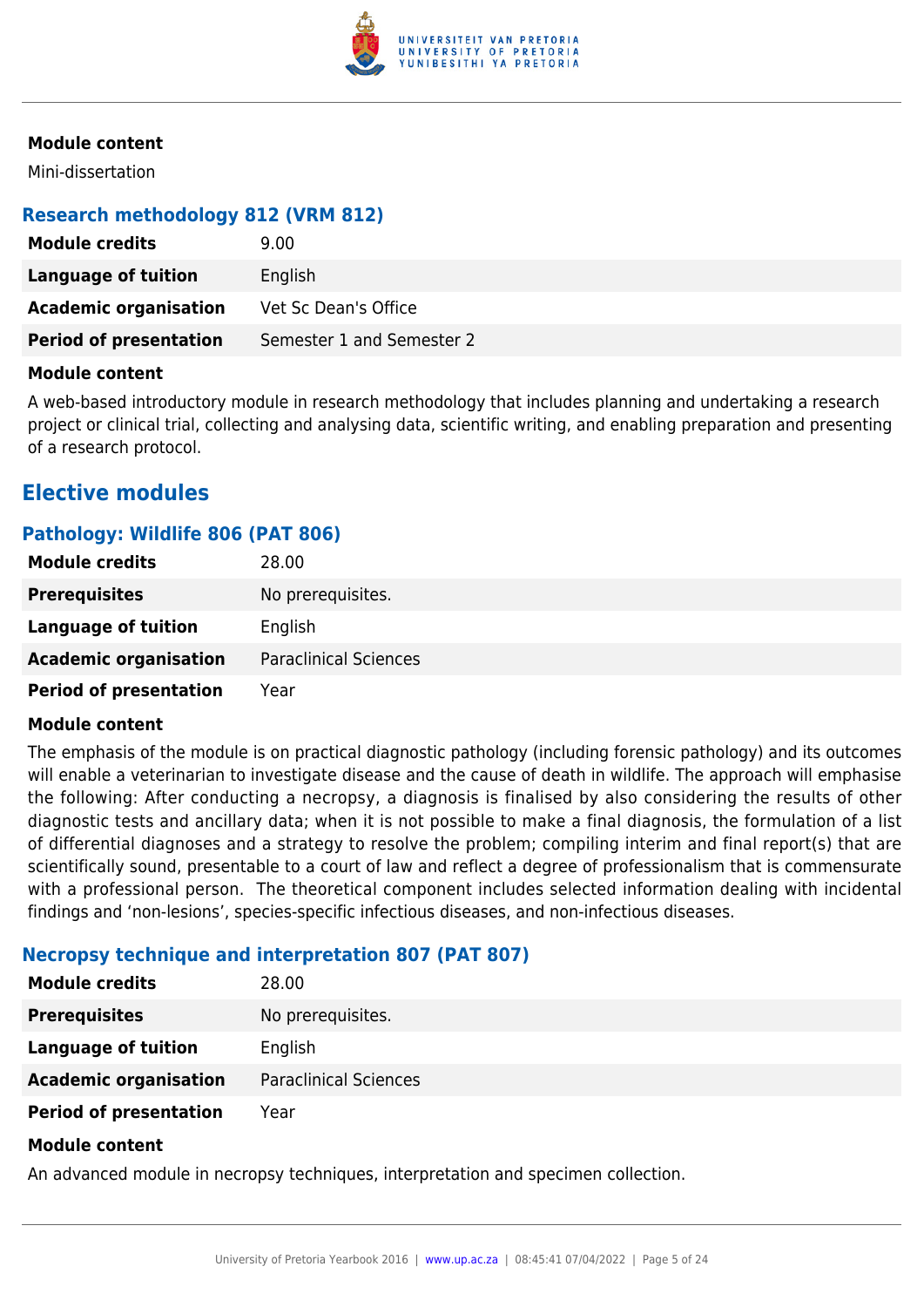

## **Ophthalmological pathology 808 (PAT 808)**

| <b>Module credits</b>         | 20.00                        |
|-------------------------------|------------------------------|
| <b>Prerequisites</b>          | No prerequisites.            |
| <b>Language of tuition</b>    | English                      |
| <b>Academic organisation</b>  | <b>Paraclinical Sciences</b> |
| <b>Period of presentation</b> | Year                         |
| <b>Module content</b>         |                              |

Macroscopic and microscopic pathology of the diseases of the eyes of domestic animals.

## **Selected infectious diseases: Pigs 815 (SID 815)**

| <b>Module credits</b>         | 15.00                               |
|-------------------------------|-------------------------------------|
| <b>Prerequisites</b>          | No prerequisites.                   |
| Language of tuition           | English                             |
| <b>Academic organisation</b>  | <b>Veterinary Tropical Diseases</b> |
| <b>Period of presentation</b> | Semester 2                          |
|                               |                                     |

#### **Module content**

A theoretical study of the epidemiology, diagnosis and control/eradication of important infectious diseases of pigs.

## **Veterinary industrial pharmacology 800 (VIP 800)**

| <b>Module credits</b>         | 50.00                        |
|-------------------------------|------------------------------|
| <b>Prerequisites</b>          | No prerequisites.            |
| Language of tuition           | English                      |
| <b>Academic organisation</b>  | <b>Paraclinical Sciences</b> |
| <b>Period of presentation</b> | Year                         |

## **Module content**

Veterinary pharmaceutical discovery and development.

Non-clinical safety and preclinical toxicology. Clinical safety and efficacy evaluation. Good laboratory and clinical practices. Drug statutory and application requirement. Drug application submission. Regulatory procedures, evaluation and veterinary drug control. Drug residue risk assessment. Product planning, production management and quality assurance. Drug marketing, pricing and promotion. Technical services, training, extension, product support and complaint investigation.

## **Veterinary public health: Meat hygiene 881 (VPH 881)**

| <b>Module credits</b> | 40.00                  |
|-----------------------|------------------------|
| <b>Prerequisites</b>  | No prerequisites.      |
| <b>Contact time</b>   | 10 practicals per week |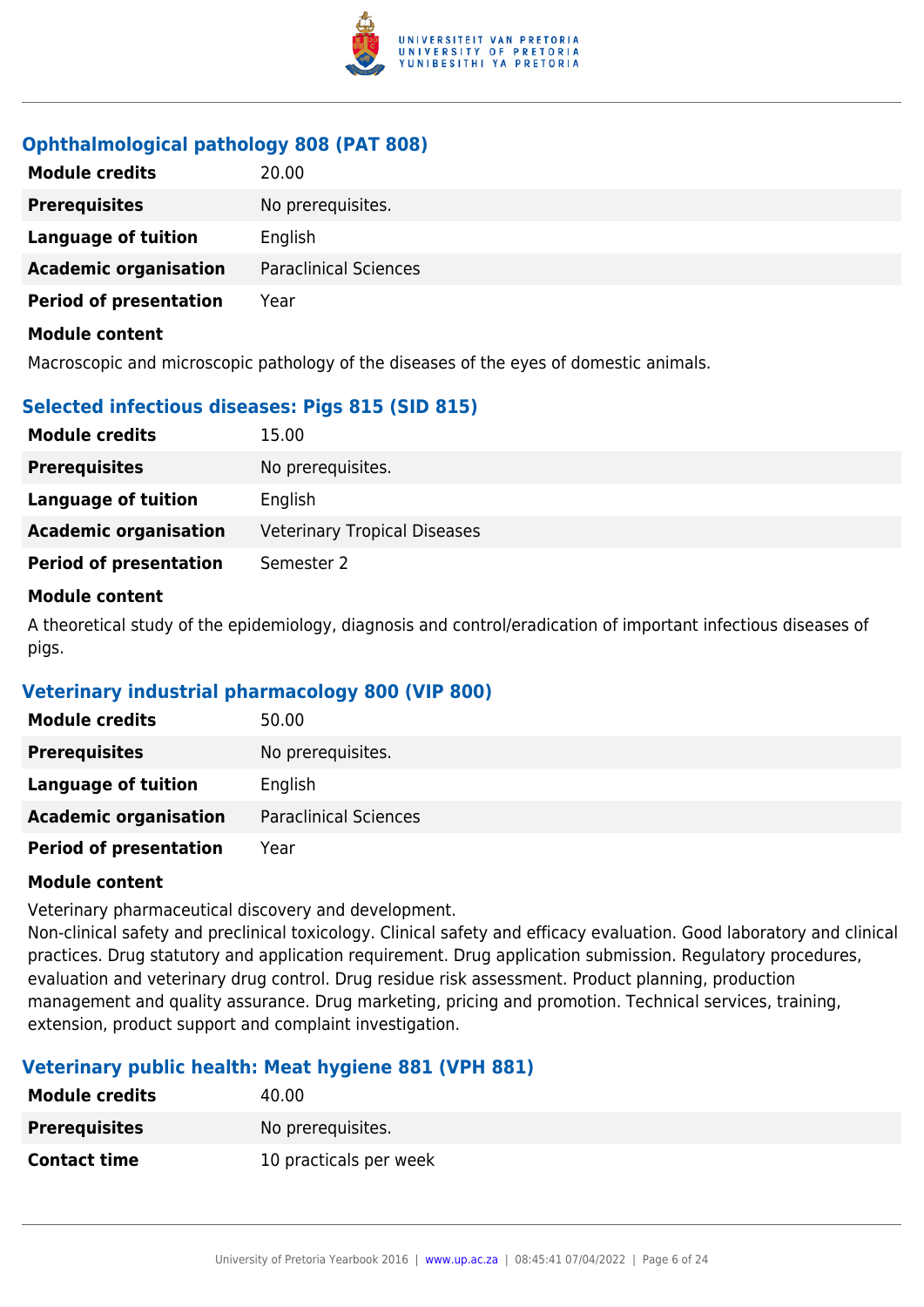

| <b>Language of tuition</b>    | English                      |
|-------------------------------|------------------------------|
| <b>Academic organisation</b>  | <b>Paraclinical Sciences</b> |
| <b>Period of presentation</b> | Year                         |

A coherent and critical understanding and application of the theory and research methodologies and techniques relevant to all aspects of red meat hygiene relating to prevention and control of zoonoses and other diseases transmitted by meat, welfare of livestock, pre-harvesting, harvesting and post-harvesting aspects of red meat production, practical application of HACCP relating to the specific activities, prevention and control of chemical residues in meat, including veterinary drug residues and appropriate national and international legislation. An understanding of how these relate to applied research relevant to industry or public health (including the ability to select and apply research methods effectively). Ability must be shown to rigorously critique and evaluate current research and participate in scholarly debates in this area of specialisation. Ability must be demonstrated to relate theory to practice and vice versa and to think epistemologically.

## **Veterinary public health: Poultry food hygiene 882 (VPH 882)**

| <b>Module credits</b>         | 40.00                        |
|-------------------------------|------------------------------|
| <b>Prerequisites</b>          | No prerequisites.            |
| <b>Contact time</b>           | 10 practicals per week       |
| <b>Language of tuition</b>    | English                      |
| <b>Academic organisation</b>  | <b>Paraclinical Sciences</b> |
| <b>Period of presentation</b> | Year                         |

## **Module content**

A coherent and critical understanding and application of the theory and research methodologies and techniques relevant to all aspects of poultry hygiene relating to prevention and control of zoonoses and other diseases transmitted by meat, eggs or other poultry products, welfare of poultry, pre-harvesting, harvesting and postharvesting aspects of poultry meat or egg production, practical application of HACCP relating to the specific activities, prevention and control of chemical residues, including veterinary drug residues and appropriate national and international legislation. An understanding of how these relate to applied research relevant to industry or public health (including the ability to select and apply research methods effectively). Ability must be shown to rigorously critique and evaluate current research and participate in scholarly debates in this area of specialisation. Ability must be demonstrated to relate theory to practice and vice versa and to think epistemologically.

## **Veterinary public health: Veterinary milk hygiene 883 (VPH 883)**

| <b>Module credits</b>        | 40.00                        |
|------------------------------|------------------------------|
| <b>Prerequisites</b>         | No prerequisites.            |
| <b>Contact time</b>          | 10 practicals per week       |
| <b>Language of tuition</b>   | English                      |
| <b>Academic organisation</b> | <b>Paraclinical Sciences</b> |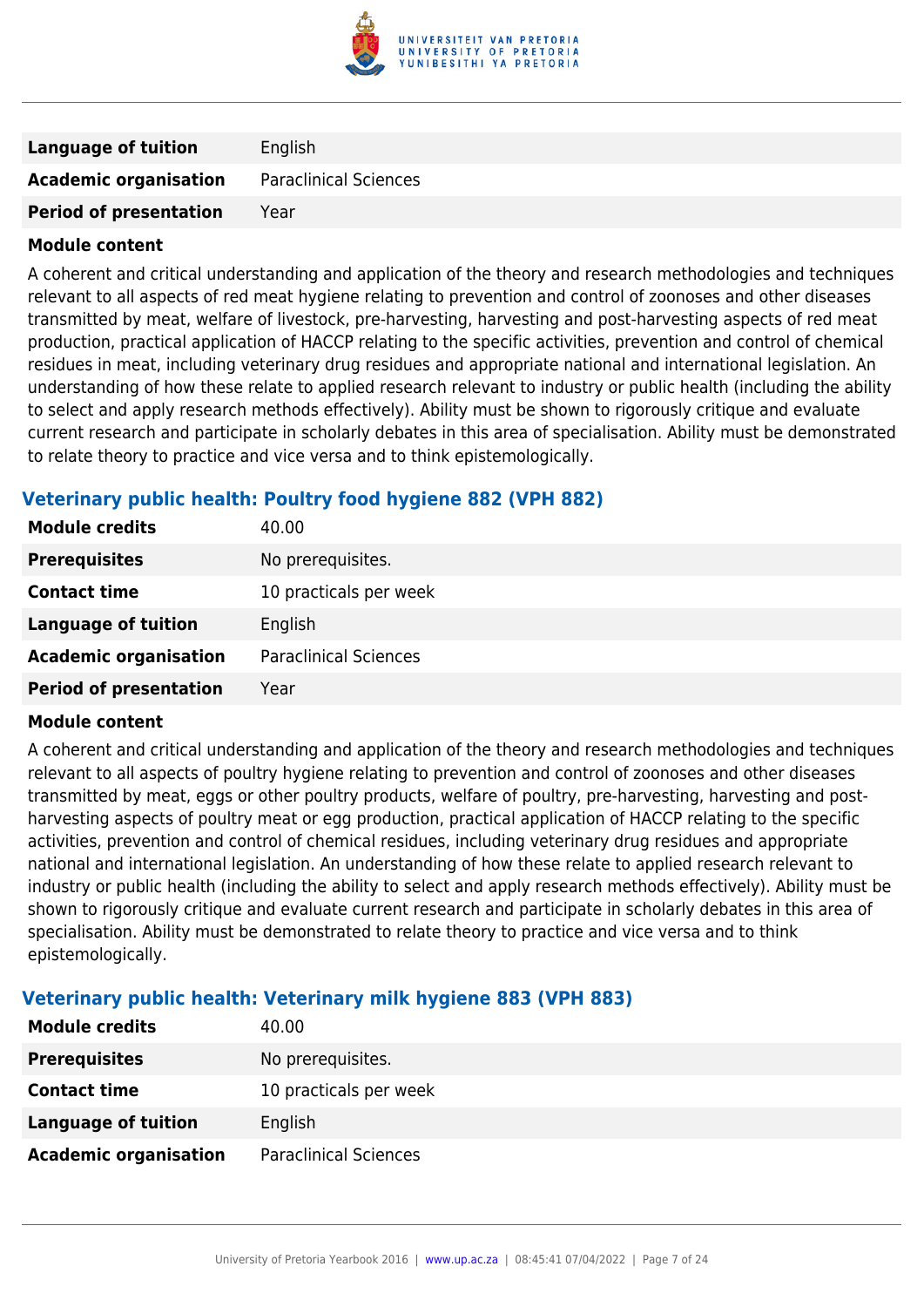

#### **Period of presentation** Year

## **Module content**

A coherent and critical understanding and application of the theory and research methodologies and techniques relevant to all aspects of milk hygiene relating to prevention and control of zoonoses and other diseases transmitted by milk, or other dairy products, welfare of livestock, pre-harvesting, harvesting and post-harvesting aspects of milk production or dairy products, practical application of HACCP relating to the specific activities, prevention and control of chemical residues, including veterinary drug residues and appropriate national and international legislation. An understanding of how these relate to applied research relevant to industry or public health (including the ability to select and apply research methods effectively). Ability must be shown to rigorously critique and evaluate current research and participate in scholarly debates in this area of specialisation. Ability must be demonstrated to relate theory to practice and vice versa and to think epistemologically.

## **Veterinary public health: Environmental health and biosecurity 884 (VPH 884)**

| <b>Module credits</b>         | 40.00                        |
|-------------------------------|------------------------------|
| <b>Prerequisites</b>          | No prerequisites.            |
| <b>Contact time</b>           | 10 practicals per week       |
| Language of tuition           | English                      |
| <b>Academic organisation</b>  | <b>Paraclinical Sciences</b> |
| <b>Period of presentation</b> | Year                         |

## **Module content**

A coherent and critical understanding and application of the theory and research methodologies and techniques relevant to control of zoonoses of environmental origin, biosecurity relating to food of animal origin and management of disasters and emergencies involving animals and animal products, safe collection and disposal of animal carcases, condemned meat or other animal products and animal wastes. The prevention, control and impact assessment of pollution by livestock production or industries, population control of animals in rural and urban environments to prevent zoonoses, occupational health of veterinary staff, management of the veterinary public health aspects of disasters and emergencies, evaluation of human-animal interactions and their impact on human health including animal facilitated therapy. An understanding of appropriate national and international legislation and how these relate to industry or public health (including ability to select and apply research methods effectively). Ability must be shown to rigorously critique and evaluate current research and participate in scholarly debates in this area of specialisation. Ability must be demonstrated to relate theory to practice and vice versa and to think epistemologically.

## **Advanced fundamentals of pharmacology 876 (FAK 876)**

| <b>Module credits</b>         | 30.00                        |
|-------------------------------|------------------------------|
| <b>Prerequisites</b>          | No prerequisites.            |
| <b>Language of tuition</b>    | English                      |
| <b>Academic organisation</b>  | <b>Paraclinical Sciences</b> |
| <b>Period of presentation</b> | Year                         |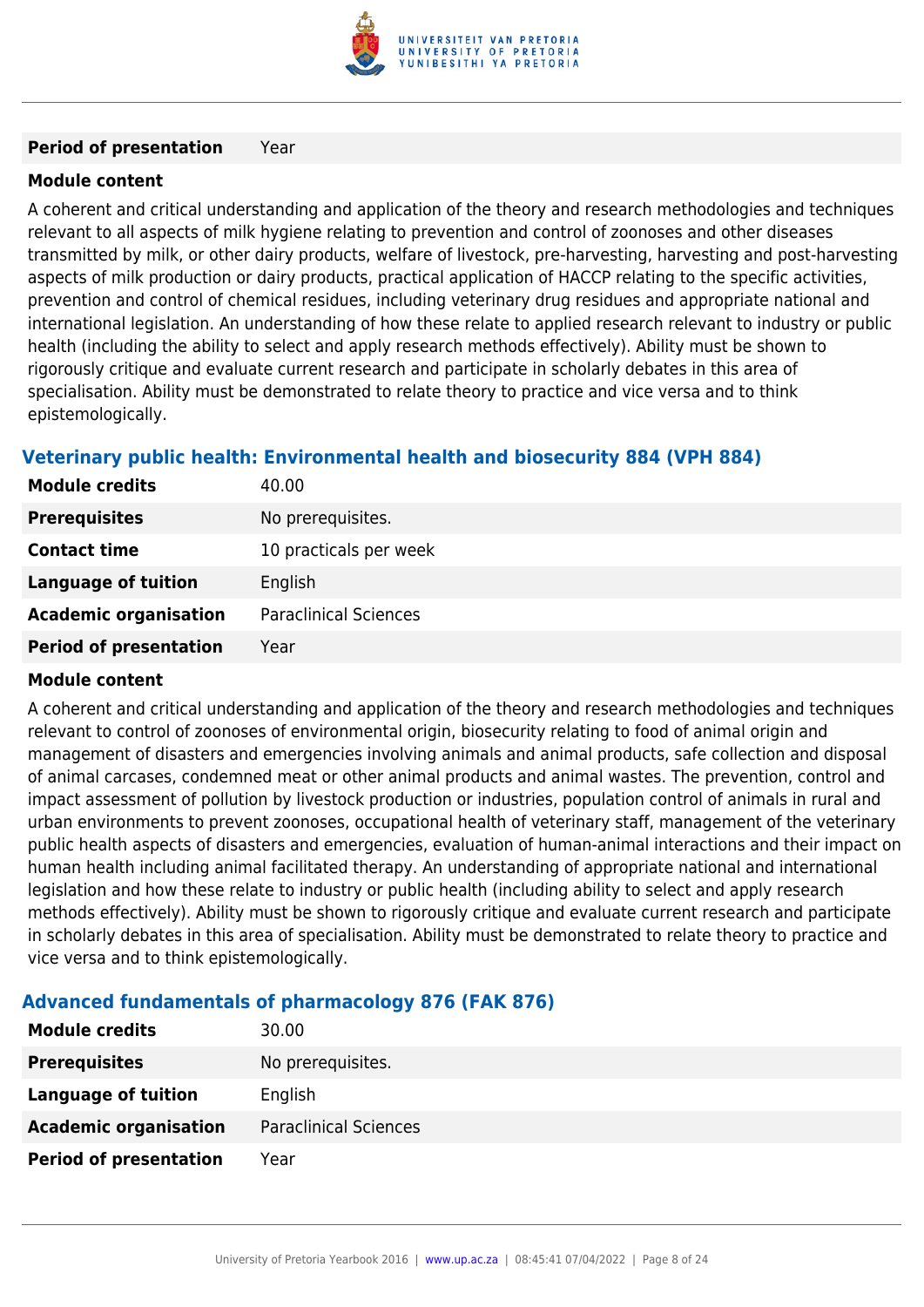

Scope and historical development of veterinary pharmacology. Veterinary pharmaceutics and formulation theory. Pharmacokinetic theory, pharmacokinetic analysis and modelling. Bioequivalence theory and evaluation. Physicochemical and molecular basis of drug action. Dose response and calculation of dose response parameters. Pharmacological modulation of organ and body functions. Molecular basis of action and pharmacological effects of chemotherapeutic agents. Adverse drug reactions, interactions and pharmacovigilance. Comparative species pharmacology, pharmacogenomics and pharmacogenetics. Background on complementary medicines. Fundamentals of pharmacological research.

## **Clinical pharmacology 877 (FAK 877)**

| <b>Module credits</b>         | 30.00                        |
|-------------------------------|------------------------------|
| <b>Prerequisites</b>          | No prerequisites.            |
| <b>Contact time</b>           | 1 lecture per week           |
| <b>Language of tuition</b>    | English                      |
| <b>Academic organisation</b>  | <b>Paraclinical Sciences</b> |
| <b>Period of presentation</b> | Year                         |
|                               |                              |

#### **Module content**

Advanced veterinary pharmacology including pharmaceutics, pharmacokinetics, pharmacotherapeutics and pharmacodynamics. Clinical pharmacology relevant to selected domesticated, exotic and wildlife species in the area of specialization (capita selecta), including species-specific therapeutic objectives and rational pharmacotherapy; specialised drug therapy pertaining to relevant species and/or organ systems; drug use control and adverse drug reactions.

## **Reproductive physiology 801 (GSK 801)**

| <b>Module credits</b>         | 20.00                            |
|-------------------------------|----------------------------------|
| <b>Prerequisites</b>          | No prerequisites.                |
| <b>Contact time</b>           | 30 contact hours per semester    |
| <b>Language of tuition</b>    | English                          |
| <b>Academic organisation</b>  | <b>Production Animal Studies</b> |
| <b>Period of presentation</b> | Quarter 1                        |

#### **Module content**

This module will provide advanced theoretical study in and critical appraisal of the principles, concepts, current application and potential developments in selected aspects of reproductive physiology of animals.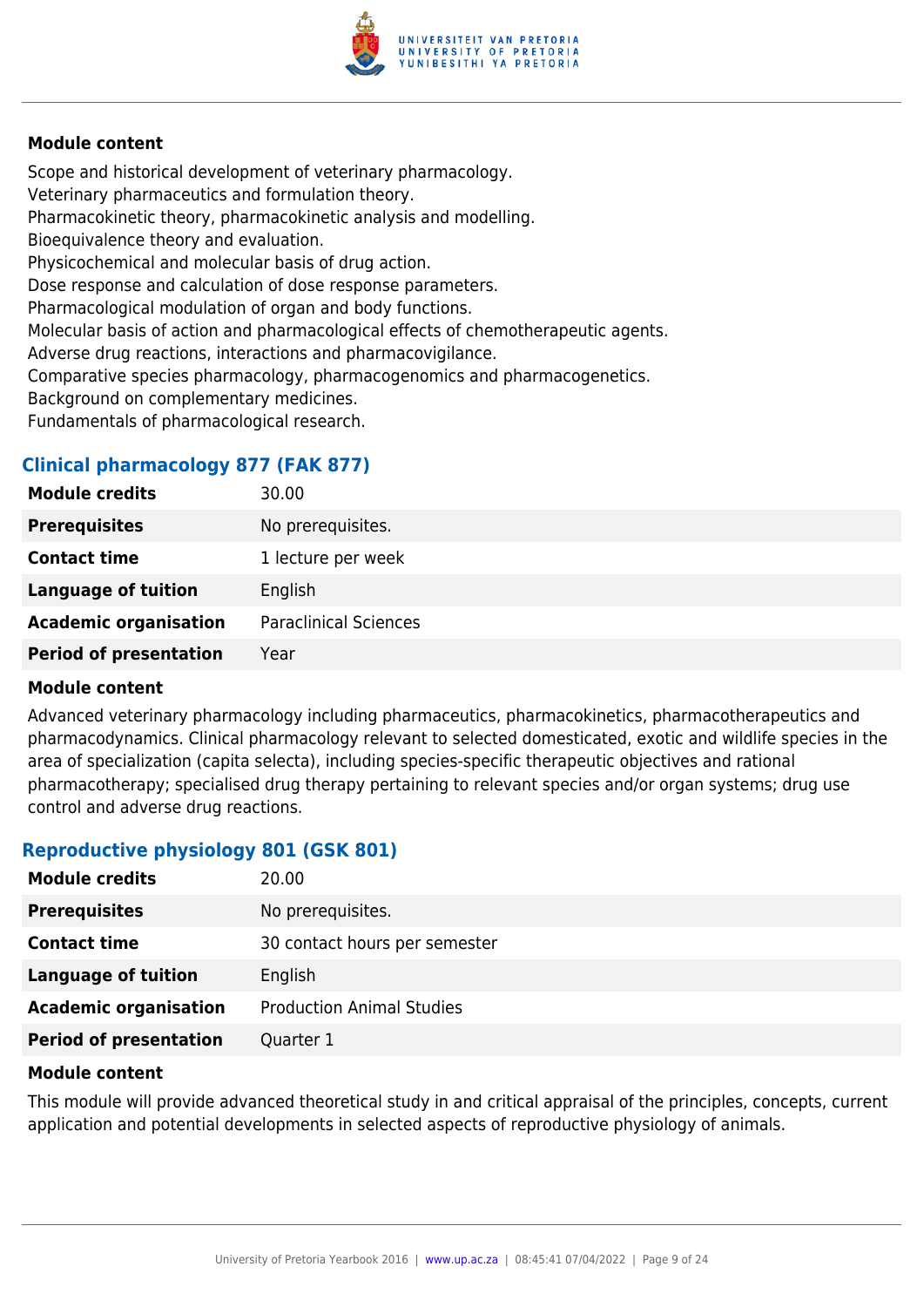

## **Assisted reproduction 802 (GSK 802)**

| <b>Module credits</b>         | 30.00                            |
|-------------------------------|----------------------------------|
| <b>Prerequisites</b>          | No prerequisites.                |
| Language of tuition           | English                          |
| <b>Academic organisation</b>  | <b>Production Animal Studies</b> |
| <b>Period of presentation</b> | Quarter 2                        |

#### **Module content**

This module will provide advanced theoretical study in and critical appraisal of the principles, concepts, current applications and potential developments in selected aspects of assisted reproduction in animals.

## **Female infertility 803 (GSK 803)**

| <b>Module credits</b>         | 20.00                            |
|-------------------------------|----------------------------------|
| <b>Prerequisites</b>          | No prerequisites.                |
| Language of tuition           | English                          |
| <b>Academic organisation</b>  | <b>Production Animal Studies</b> |
| <b>Period of presentation</b> | Quarter 3                        |

#### **Module content**

This module will provide advanced theoretical study in and critical appraisal of the principles, concepts, current applications and potential developments pertaining to selected aspects of infertility in female animals.

## **Male breeding soundness and andrology 804 (GSK 804)**

| <b>Module credits</b>         | 20.00                            |
|-------------------------------|----------------------------------|
| <b>Prerequisites</b>          | No prerequisites.                |
| <b>Language of tuition</b>    | English                          |
| <b>Academic organisation</b>  | <b>Production Animal Studies</b> |
| <b>Period of presentation</b> | Quarter 4                        |

#### **Module content**

This module will provide advanced theoretical study in and critical appraisal of the principles, concepts, current applications and potential developments pertaining to selected aspects of breeding soundness and andrology in male animals.

## **Reproduction: Capita selecta 805 (GSK 805)**

| <b>Module credits</b>        | 20.00                                        |
|------------------------------|----------------------------------------------|
| <b>Prerequisites</b>         | No prerequisites.                            |
| <b>Contact time</b>          | 5 Seminars per week over a period of 4 weeks |
| <b>Language of tuition</b>   | English                                      |
| <b>Academic organisation</b> | <b>Production Animal Studies</b>             |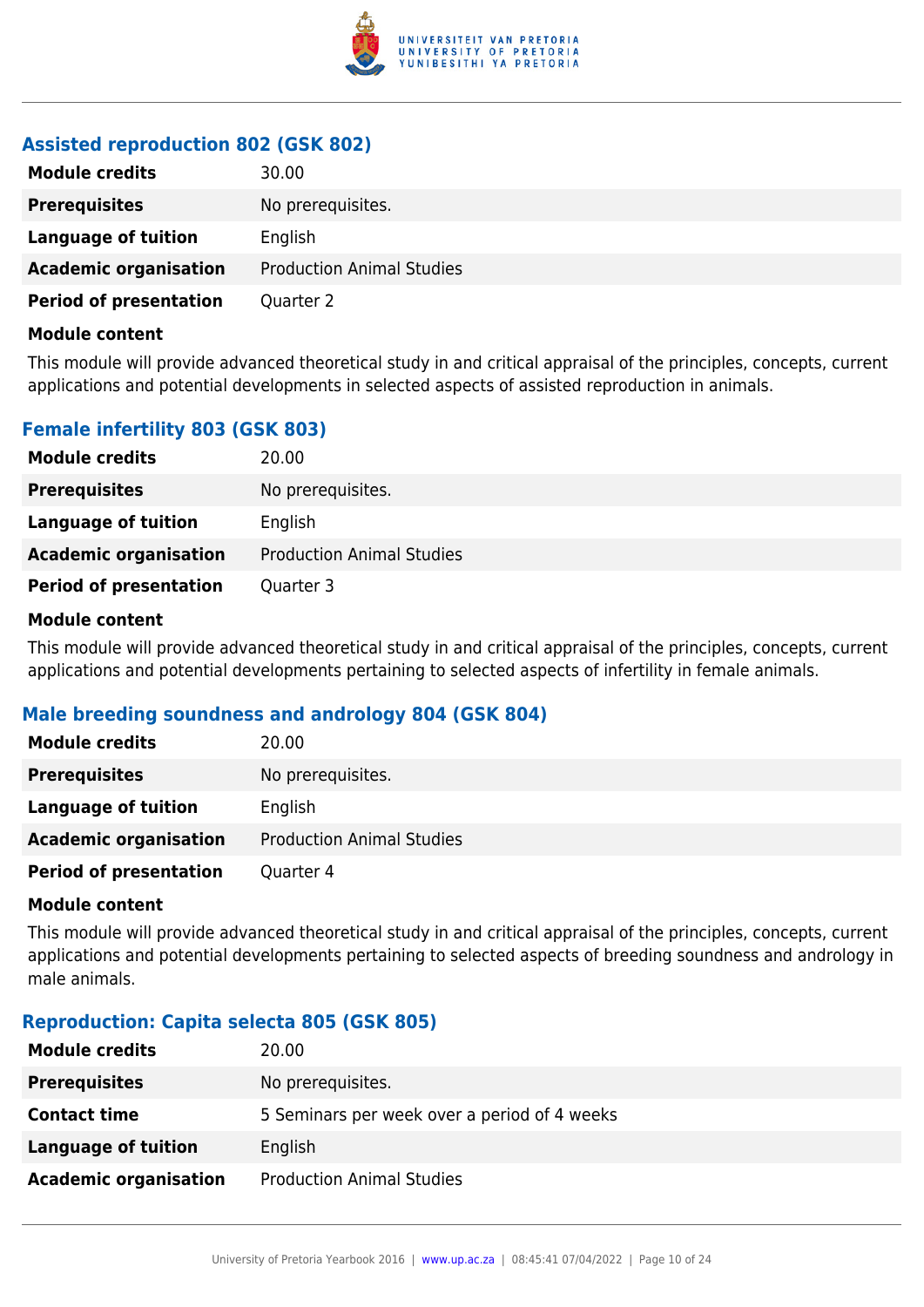

#### **Period of presentation** Year

## **Module content**

This module will provide advanced theoretical study in and critical appraisal of the principles, concepts, current applications and potential developments pertaining to selected aspects of reproduction in animals. This module includes selected aspects from two or more of the modules GSK 801 to GSK 804. The purpose of this module is to provide Masters degree students doing a course other than the MSc Option: Veterinary Reproduction or the MMedVet (Gyn) the opportunity to do an elective module in a limited selection of aspects of reproduction. Students planning to do the GSK 805 module must discuss their studies with the coordinators of moduless GSK 801 to GSK 804 before registering for the module to allow those coordinators to prescribe to the student which of the modules the student should participate in, what aspects of the relevant modules the student should study, and when those modules will be presented. Depending on which of the GSK 801 to GSK 804 modules the student should do selected aspects of the GSK 805 Reproduction capita selecta module may run over one or two calender years.

## **Small stock health 801 (SSH 801)**

| <b>Module credits</b>         | 40.00                            |
|-------------------------------|----------------------------------|
| <b>Contact time</b>           | 1 discussion class per week      |
| Language of tuition           | English                          |
| <b>Academic organisation</b>  | <b>Production Animal Studies</b> |
| <b>Period of presentation</b> | Year                             |

## **Module content**

The module content will be based on advanced theoretical training in small stock health with emphasis on principles of population health and production programmes, animal health economics, monitoring health and production. The module will enable students to integrate and apply knowledge so that health and production problems can be identified and solved on a flock basis and health status and production effectiveness of small stock flock can be raised from a holistic and cost effective viewpoint.

## **Ruminant health 801 (RUM 801)**

| <b>Module credits</b>         | 40.00                                                                                                     |
|-------------------------------|-----------------------------------------------------------------------------------------------------------|
| <b>Prerequisites</b>          | A BVSc, a four year BSc in Agriculture (Animal Science), Microbiology, Zoology or<br>an equivalent degree |
| <b>Contact time</b>           | 1 seminar per week, 1 discussion class per week                                                           |
| <b>Language of tuition</b>    | English                                                                                                   |
| <b>Academic organisation</b>  | <b>Production Animal Studies</b>                                                                          |
| <b>Period of presentation</b> | Year                                                                                                      |

#### **Module content**

Advanced theoretical training in ruminant health with emphasis on the pathophysiology, diagnosis, treatment and control of non-infectious diseases, specifically applicable to conditions of the gastro-intestinal tract, liver, production diseases, cardiovascular system, respiratory system, nervous system, musculo-skeletal system, skin and appendages.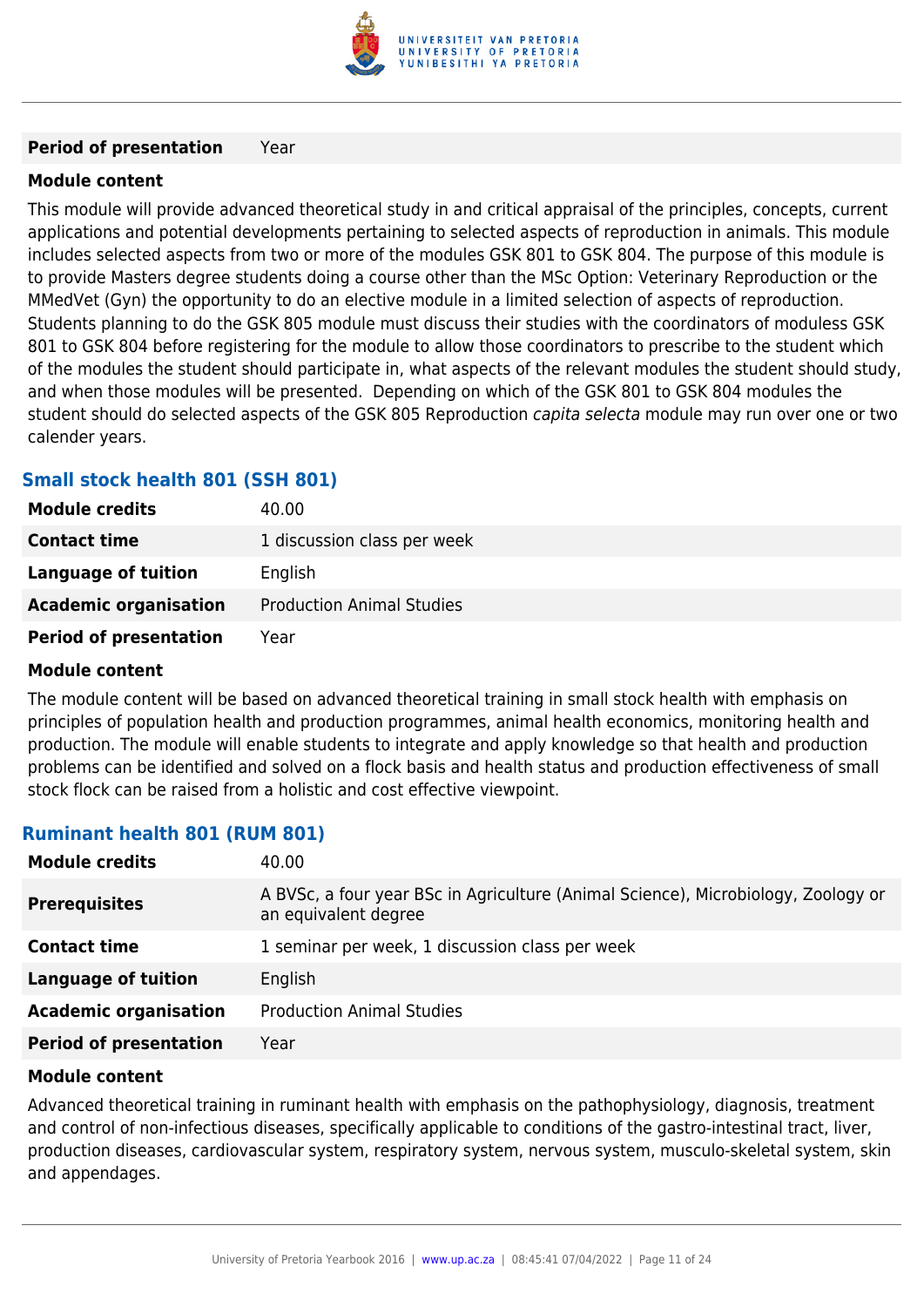

## **Bovine herd health 801 (BHH 801)**

| <b>Module credits</b>         | 40.00                                                                                                     |
|-------------------------------|-----------------------------------------------------------------------------------------------------------|
| <b>Prerequisites</b>          | A BVSc, a four year BSc in Agriculture (Animal Science), Microbiology, Zoology or<br>an equivalent degree |
| Language of tuition           | English                                                                                                   |
| <b>Academic organisation</b>  | <b>Production Animal Studies</b>                                                                          |
| <b>Period of presentation</b> | Year                                                                                                      |

#### **Module content**

The primary aim of this module is to provide the candidate with the skills and competence to promote the health and production efficiency of cattle operations (dairy, beef and feedlots). The module will enable students to integrate and apply knowledge so that health and production can be monitored and problems can be identified and solved on a herd basis. The module content will be based on advanced theoretical training in bovine herd health with emphasis on principles of herd health and production programmes, animal health economics, monitoring dairy herd health and production (applied nutrition, fertility, udder health, foot health, general cow health, calves and replacement heifers), monitoring the health and performance of beef cow calf enterprises (resource base, forage and beef cow-calf stock flow, applied nutrition, fertility, young stock, integrated resource, health and management program), and beef feedlots

## **Poultry health and production 871 (PHP 871)**

| 32.00                            |
|----------------------------------|
| No prerequisites.                |
| English                          |
| <b>Production Animal Studies</b> |
| Year                             |
|                                  |

## **Module content**

Advanced training in poultry health and production systems. The emphasis of the module is on practical health management and will enable poultry veterinarian to advise on the control of disease in poultry production systems. Compile interim and final reports that are scientifically sound, and reflect a degree of professionalism that is commensurate with a professional poultry veterinarian.

## **Veterinary toxicology: Organ/systems toxicology 801 (TOK 801)**

| <b>Module credits</b>         | 30.00                        |
|-------------------------------|------------------------------|
| <b>Language of tuition</b>    | English                      |
| <b>Academic organisation</b>  | <b>Paraclinical Sciences</b> |
| <b>Period of presentation</b> | Year                         |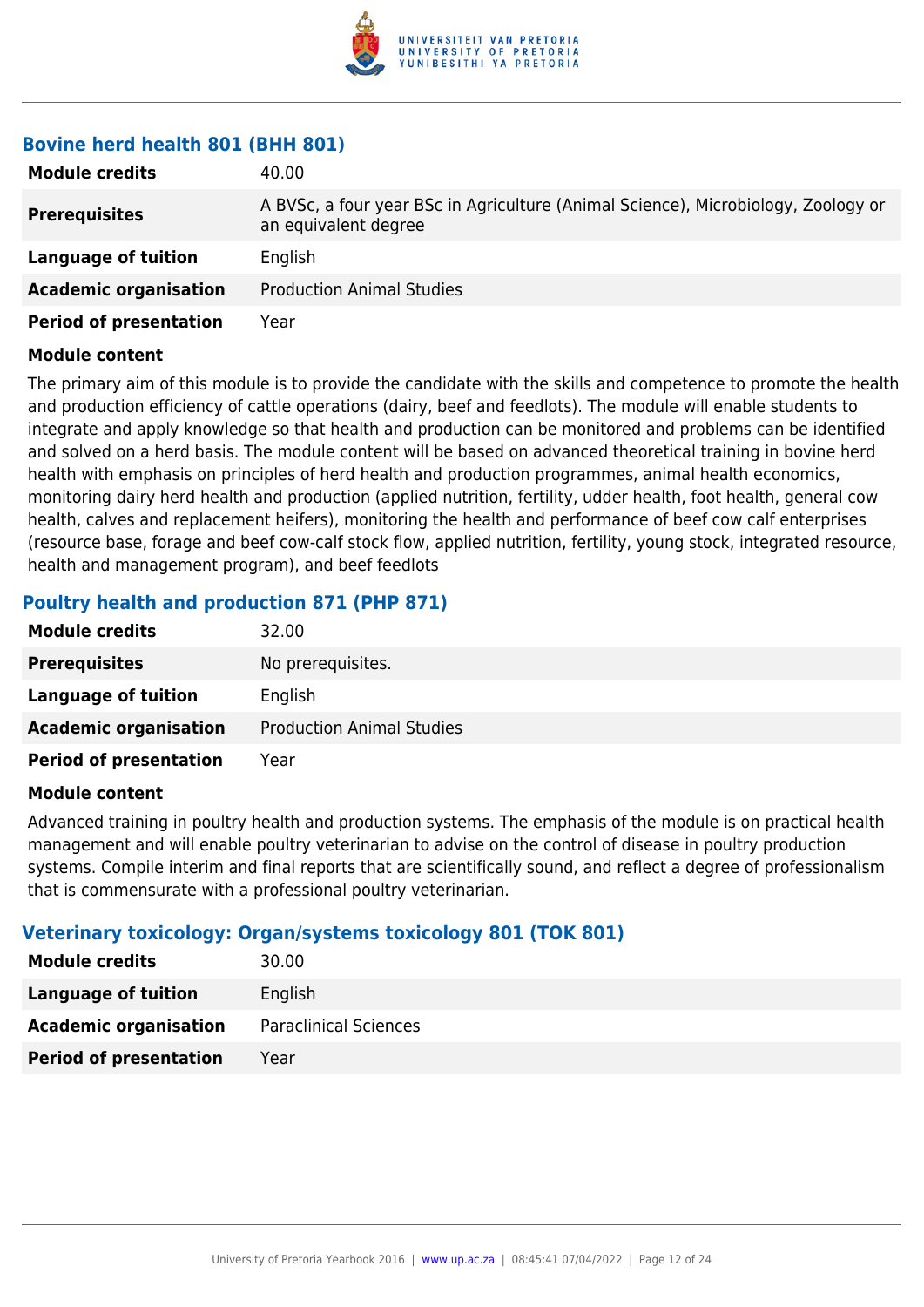

The objective of this module is to provide advanced training in veterinary toxicology, including plant poisening syndromes, mycotoxicoses, organic and inorganic intoxications as well as zootoxicoses of veterinary importance. This will enable the candidate to develop proficiency in routine toxicological field investigations, treatment of intoxications, diagnostic procedures and to provide sound advice on preventative measures.

## **Mechanisms of disease 871 (PAT 871)**

| <b>Module credits</b>         | 20.00                        |
|-------------------------------|------------------------------|
| <b>Language of tuition</b>    | English                      |
| <b>Academic organisation</b>  | <b>Paraclinical Sciences</b> |
| <b>Period of presentation</b> | Year                         |
| <b>Module content</b>         |                              |

Mechanisms of disease (for Medicine students)

## **Histology 800 (HIS 800)**

#### **Module content**

An in-depth comparative study of light microscopical structure and detailed ultrastructure of all the tissues and organs of domestic animals, birds and selected wildlife species.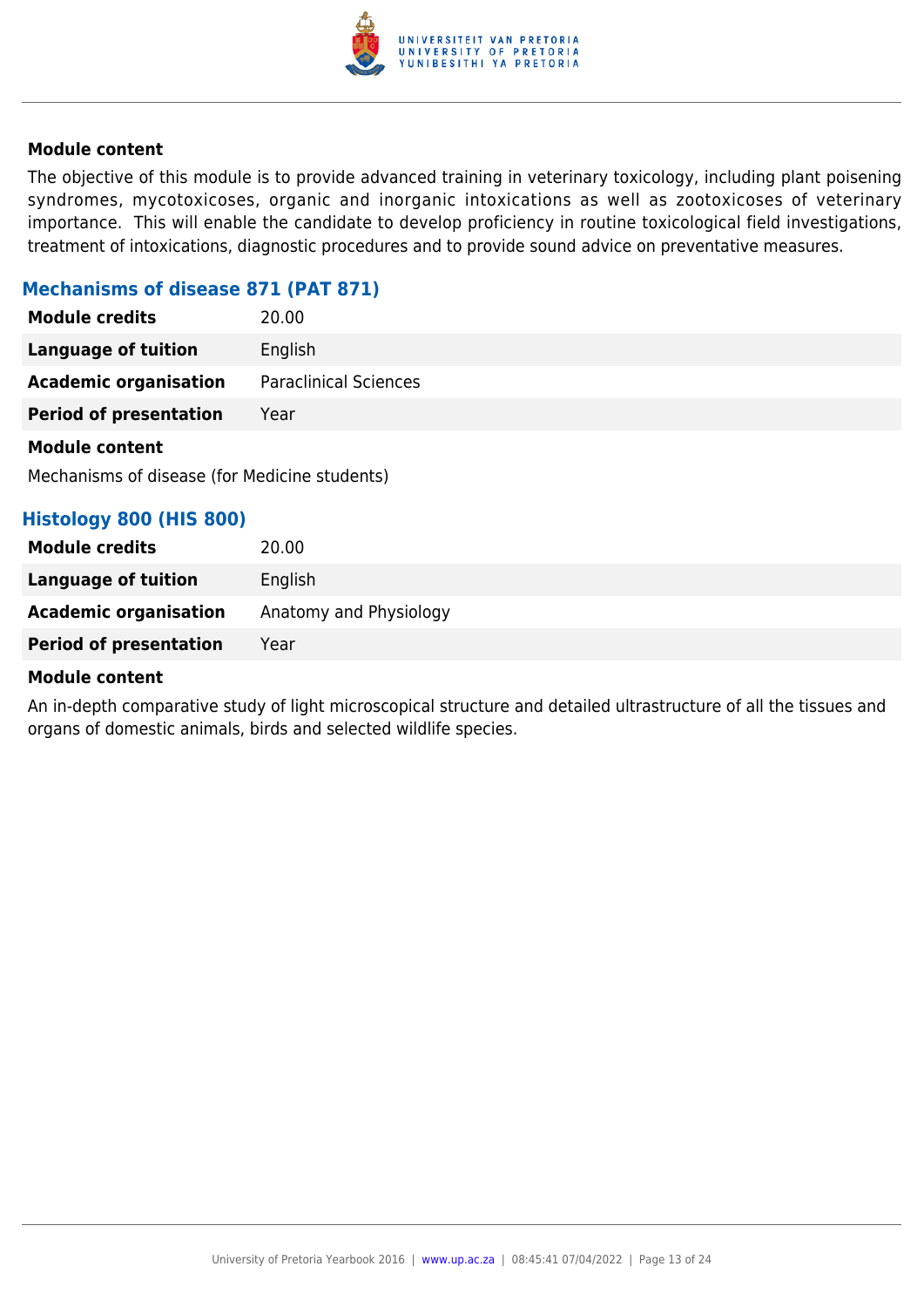

## Curriculum: Final year

**Minimum credits: 229**

## **Core modules**

## **Basic veterinary epidemiology 851 (EPL 851)**

| <b>Module credits</b>         | 10.00                                                                                                                                                  |
|-------------------------------|--------------------------------------------------------------------------------------------------------------------------------------------------------|
| <b>Prerequisites</b>          | A BVSc or equivalent qualification. Non-veterinary graduates will be considered<br>under exceptional circumstances. Recommended: Grade 12 Mathematics. |
| <b>Contact time</b>           | 1 other contact session per week, 1 web-based period per week                                                                                          |
| <b>Language of tuition</b>    | English                                                                                                                                                |
| <b>Academic organisation</b>  | <b>Production Animal Studies</b>                                                                                                                       |
| <b>Period of presentation</b> | Semester 1                                                                                                                                             |
|                               |                                                                                                                                                        |

#### **Module content**

An introductory module in veterinary epidemiology designed to provide a sound foundation in epidemiology that can be applied in practice and upon which further studies can be built. The module covers aspects of population medicine, disease outbreak investigation, clinical epidemiology, experimental studies, observational studies, surveys, basic analytical tools and diagnostic tests

## **Biostatistics in veterinary science 852 (EPL 852)**

| <b>Module credits</b>         | 20.00                                                      |
|-------------------------------|------------------------------------------------------------|
| <b>Prerequisites</b>          | BVSc or equivalent qualification and Grade 12 Mathematics. |
| <b>Contact time</b>           | 2 seminars per week                                        |
| <b>Language of tuition</b>    | English                                                    |
| <b>Academic organisation</b>  | <b>Production Animal Studies</b>                           |
| <b>Period of presentation</b> | Semester 1                                                 |

## **Module content**

This module provides the student with a foundation in basic statistical methods commonly used by postgraduate students in veterinary science. It covers statistical building blocks, confidence intervals, hypothesis testing, chisquare procedures, regression and correlation, paired and pooled t-tests, analysis of variance and nonparametric tests.

## **Analytical veterinary epidemiology 853 (EPL 853)**

| <b>Module credits</b>        | 20.00                            |
|------------------------------|----------------------------------|
| <b>Prerequisites</b>         | EPL 851 and EPL 852              |
| <b>Contact time</b>          | 2 seminars per week              |
| <b>Language of tuition</b>   | English                          |
| <b>Academic organisation</b> | <b>Production Animal Studies</b> |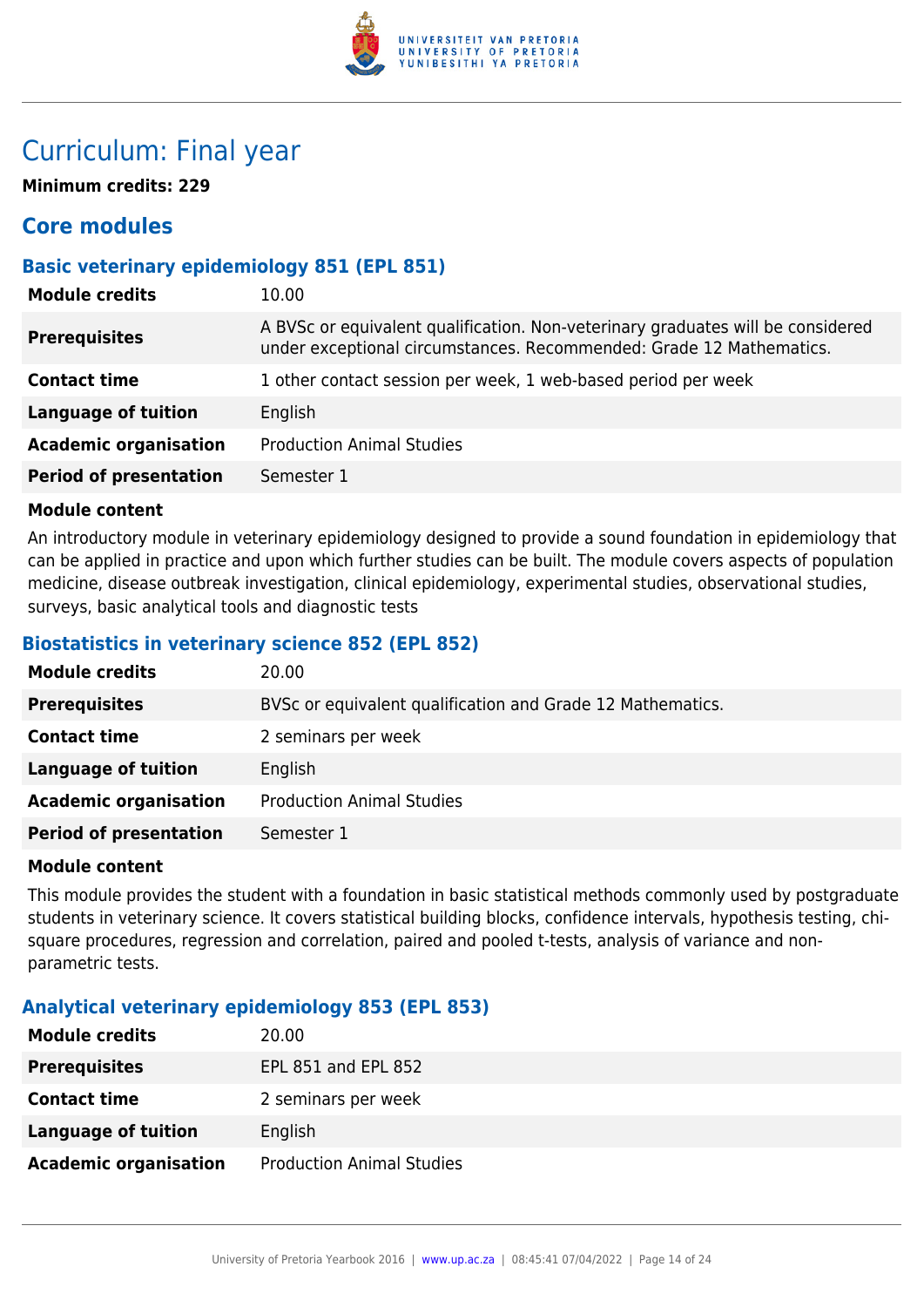

#### **Period of presentation** Semester 2

#### **Module content**

This module provides the student with further knowledge and skills in veterinary epidemiology and an introduction to certain more advanced statistical methods commonly used in veterinary science, including adjustment for confounding, multiple linear regression, logistic regression and survival analysis, and will provide the basis for further studies and research involving these techniques.

## **Animal health information management 855 (EPL 855)**

| 5.00                             |
|----------------------------------|
| No prerequisites.                |
| 1 web-based period per week      |
| English                          |
| <b>Production Animal Studies</b> |
| Semester 1 or Semester 2         |
|                                  |

## **Module content**

This module covers the principles and practice of the collection, entry, storage, management and processing of animal health-related data. It provides the knowledge necessary to be able to effectively work with data in veterinary epidemiology and animal health research.

## **Scientific reasoning in veterinary epidemiology 856 (EPL 856)**

| <b>Module credits</b>         | 5.00                             |
|-------------------------------|----------------------------------|
| <b>Prerequisites</b>          | No prerequisites.                |
| <b>Contact time</b>           | 1 web-based period per week      |
| <b>Language of tuition</b>    | English                          |
| <b>Academic organisation</b>  | <b>Production Animal Studies</b> |
| <b>Period of presentation</b> | Year                             |

#### **Module content**

This module covers, using practical examples, the processes of scientific reasoning and critical thinking applicable to veterinary epidemiology, and equips the student to use clear lines of reasoning in developing and testing hypotheses and making inferences, and to be able to critically evaluate information presented in the literature.

## **Mini-dissertation: Veterinary epidemiology 890 (EPL 890)**

| <b>Module credits</b>         | 120.00                           |
|-------------------------------|----------------------------------|
| <b>Prerequisites</b>          | No prerequisites.                |
| Language of tuition           | English                          |
| <b>Academic organisation</b>  | <b>Production Animal Studies</b> |
| <b>Period of presentation</b> | Year                             |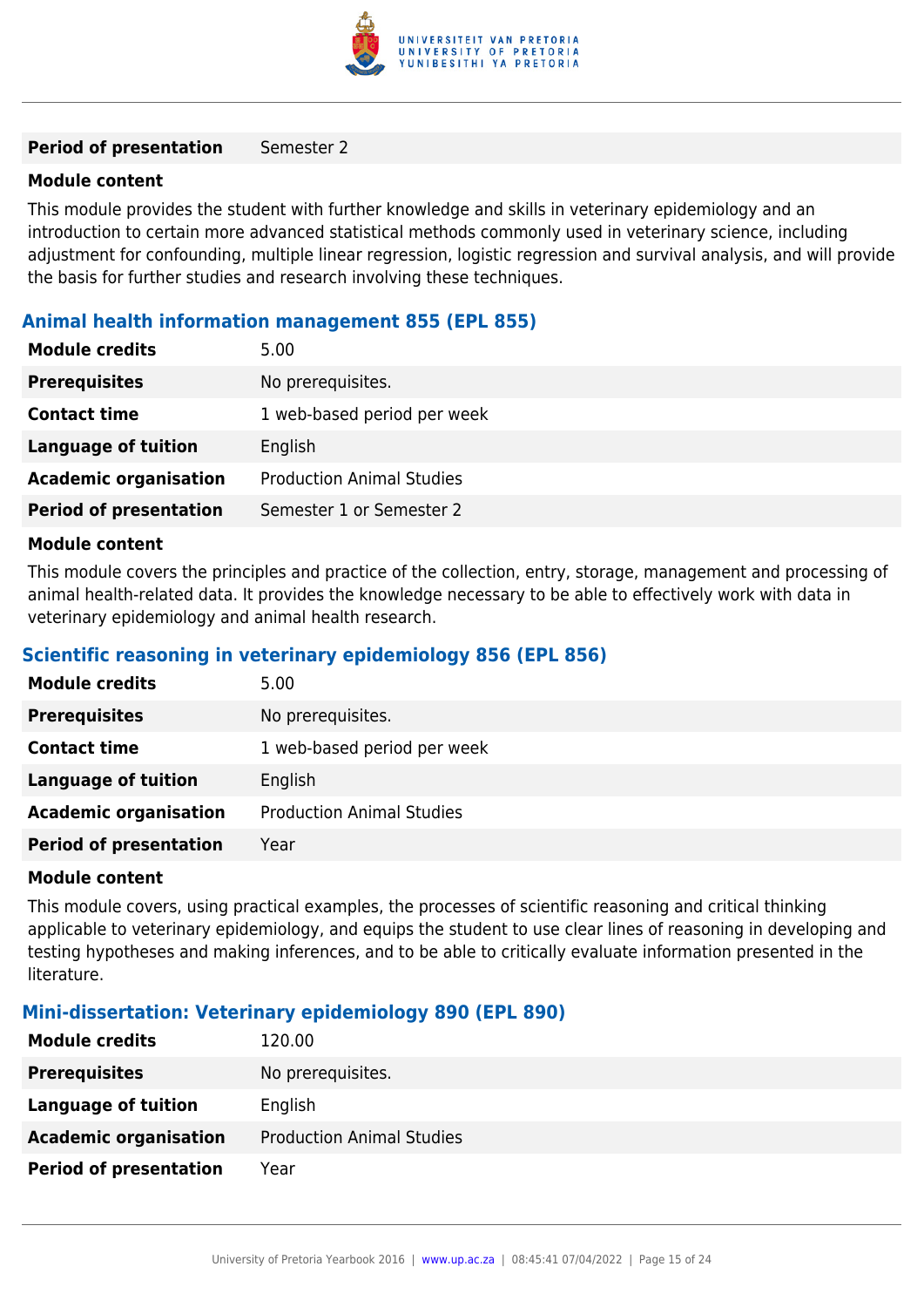

Mini-dissertation

## **Research methodology 812 (VRM 812)**

| <b>Module credits</b>         | 9.00                      |
|-------------------------------|---------------------------|
| Language of tuition           | English                   |
| <b>Academic organisation</b>  | Vet Sc Dean's Office      |
| <b>Period of presentation</b> | Semester 1 and Semester 2 |

#### **Module content**

A web-based introductory module in research methodology that includes planning and undertaking a research project or clinical trial, collecting and analysing data, scientific writing, and enabling preparation and presenting of a research protocol.

## **Elective modules**

## **Pathology: Wildlife 806 (PAT 806)**

| <b>Module credits</b>         | 28.00                        |
|-------------------------------|------------------------------|
| <b>Prerequisites</b>          | No prerequisites.            |
| Language of tuition           | English                      |
| <b>Academic organisation</b>  | <b>Paraclinical Sciences</b> |
| <b>Period of presentation</b> | Year                         |

#### **Module content**

The emphasis of the module is on practical diagnostic pathology (including forensic pathology) and its outcomes will enable a veterinarian to investigate disease and the cause of death in wildlife. The approach will emphasise the following: After conducting a necropsy, a diagnosis is finalised by also considering the results of other diagnostic tests and ancillary data; when it is not possible to make a final diagnosis, the formulation of a list of differential diagnoses and a strategy to resolve the problem; compiling interim and final report(s) that are scientifically sound, presentable to a court of law and reflect a degree of professionalism that is commensurate with a professional person. The theoretical component includes selected information dealing with incidental findings and 'non-lesions', species-specific infectious diseases, and non-infectious diseases.

## **Necropsy technique and interpretation 807 (PAT 807)**

| <b>Module credits</b>         | 28.00                        |
|-------------------------------|------------------------------|
| <b>Prerequisites</b>          | No prerequisites.            |
| Language of tuition           | English                      |
| <b>Academic organisation</b>  | <b>Paraclinical Sciences</b> |
| <b>Period of presentation</b> | Year                         |
|                               |                              |

#### **Module content**

An advanced module in necropsy techniques, interpretation and specimen collection.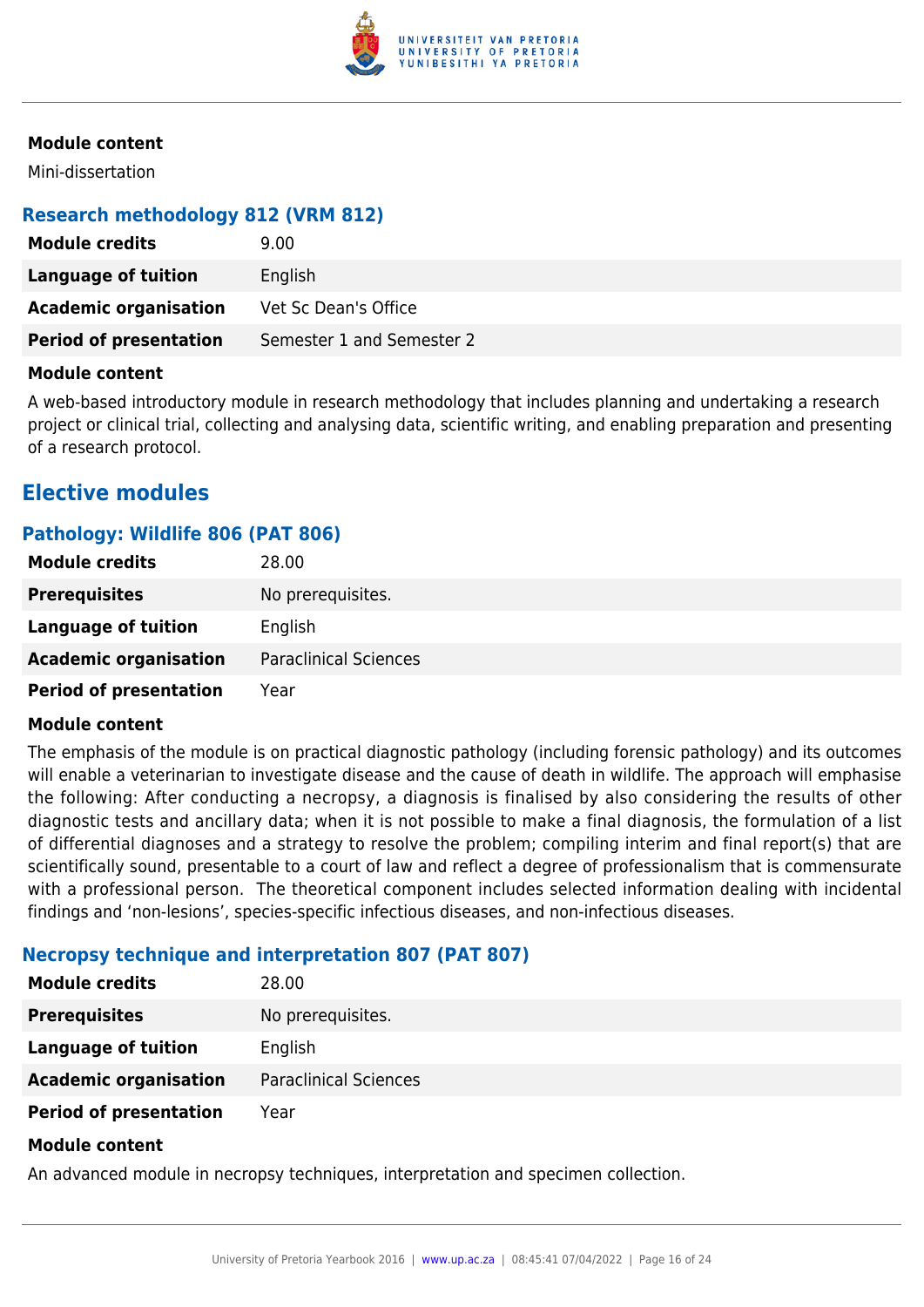

## **Ophthalmological pathology 808 (PAT 808)**

| <b>Module credits</b>         | 20.00                        |
|-------------------------------|------------------------------|
| <b>Prerequisites</b>          | No prerequisites.            |
| <b>Language of tuition</b>    | English                      |
| <b>Academic organisation</b>  | <b>Paraclinical Sciences</b> |
| <b>Period of presentation</b> | Year                         |
| <b>Module content</b>         |                              |

Macroscopic and microscopic pathology of the diseases of the eyes of domestic animals.

## **Selected infectious diseases: Pigs 815 (SID 815)**

| <b>Module credits</b>         | 15.00                               |
|-------------------------------|-------------------------------------|
| <b>Prerequisites</b>          | No prerequisites.                   |
| Language of tuition           | English                             |
| <b>Academic organisation</b>  | <b>Veterinary Tropical Diseases</b> |
| <b>Period of presentation</b> | Semester 2                          |
|                               |                                     |

#### **Module content**

A theoretical study of the epidemiology, diagnosis and control/eradication of important infectious diseases of pigs.

## **Veterinary industrial pharmacology 800 (VIP 800)**

| <b>Module credits</b>         | 50.00                        |
|-------------------------------|------------------------------|
| <b>Prerequisites</b>          | No prerequisites.            |
| Language of tuition           | English                      |
| <b>Academic organisation</b>  | <b>Paraclinical Sciences</b> |
| <b>Period of presentation</b> | Year                         |

## **Module content**

Veterinary pharmaceutical discovery and development.

Non-clinical safety and preclinical toxicology. Clinical safety and efficacy evaluation. Good laboratory and clinical practices. Drug statutory and application requirement. Drug application submission. Regulatory procedures, evaluation and veterinary drug control. Drug residue risk assessment. Product planning, production management and quality assurance. Drug marketing, pricing and promotion. Technical services, training, extension, product support and complaint investigation.

## **Veterinary public health: Meat hygiene 881 (VPH 881)**

| <b>Module credits</b> | 40.00                  |
|-----------------------|------------------------|
| <b>Prerequisites</b>  | No prereguisites.      |
| <b>Contact time</b>   | 10 practicals per week |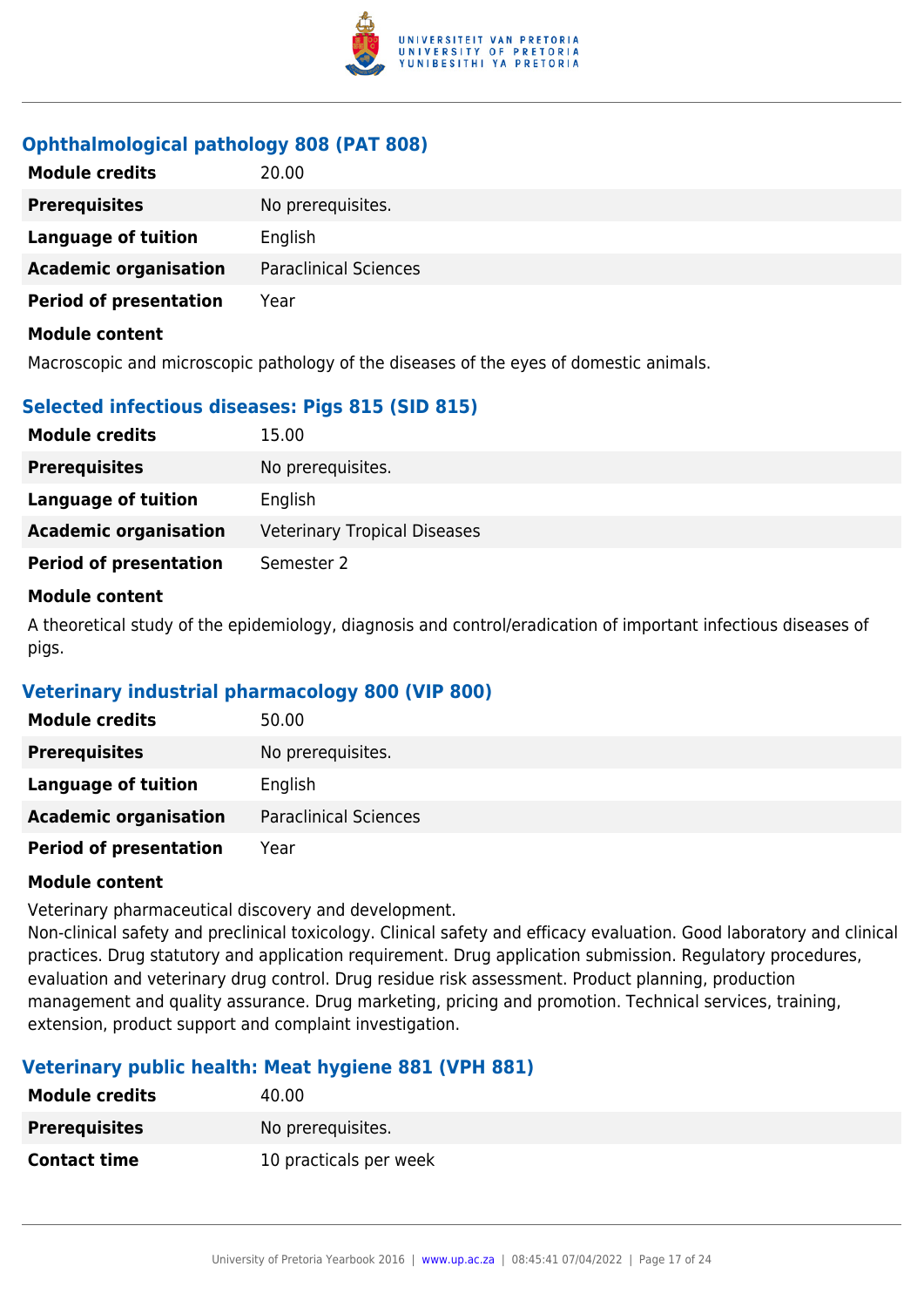

| <b>Language of tuition</b>    | English                      |
|-------------------------------|------------------------------|
| <b>Academic organisation</b>  | <b>Paraclinical Sciences</b> |
| <b>Period of presentation</b> | Year                         |

A coherent and critical understanding and application of the theory and research methodologies and techniques relevant to all aspects of red meat hygiene relating to prevention and control of zoonoses and other diseases transmitted by meat, welfare of livestock, pre-harvesting, harvesting and post-harvesting aspects of red meat production, practical application of HACCP relating to the specific activities, prevention and control of chemical residues in meat, including veterinary drug residues and appropriate national and international legislation. An understanding of how these relate to applied research relevant to industry or public health (including the ability to select and apply research methods effectively). Ability must be shown to rigorously critique and evaluate current research and participate in scholarly debates in this area of specialisation. Ability must be demonstrated to relate theory to practice and vice versa and to think epistemologically.

## **Veterinary public health: Poultry food hygiene 882 (VPH 882)**

| <b>Module credits</b>         | 40.00                        |
|-------------------------------|------------------------------|
| <b>Prerequisites</b>          | No prerequisites.            |
| <b>Contact time</b>           | 10 practicals per week       |
| <b>Language of tuition</b>    | English                      |
| <b>Academic organisation</b>  | <b>Paraclinical Sciences</b> |
| <b>Period of presentation</b> | Year                         |

## **Module content**

A coherent and critical understanding and application of the theory and research methodologies and techniques relevant to all aspects of poultry hygiene relating to prevention and control of zoonoses and other diseases transmitted by meat, eggs or other poultry products, welfare of poultry, pre-harvesting, harvesting and postharvesting aspects of poultry meat or egg production, practical application of HACCP relating to the specific activities, prevention and control of chemical residues, including veterinary drug residues and appropriate national and international legislation. An understanding of how these relate to applied research relevant to industry or public health (including the ability to select and apply research methods effectively). Ability must be shown to rigorously critique and evaluate current research and participate in scholarly debates in this area of specialisation. Ability must be demonstrated to relate theory to practice and vice versa and to think epistemologically.

## **Veterinary public health: Veterinary milk hygiene 883 (VPH 883)**

| <b>Module credits</b>        | 40.00                        |
|------------------------------|------------------------------|
| <b>Prerequisites</b>         | No prerequisites.            |
| <b>Contact time</b>          | 10 practicals per week       |
| Language of tuition          | English                      |
| <b>Academic organisation</b> | <b>Paraclinical Sciences</b> |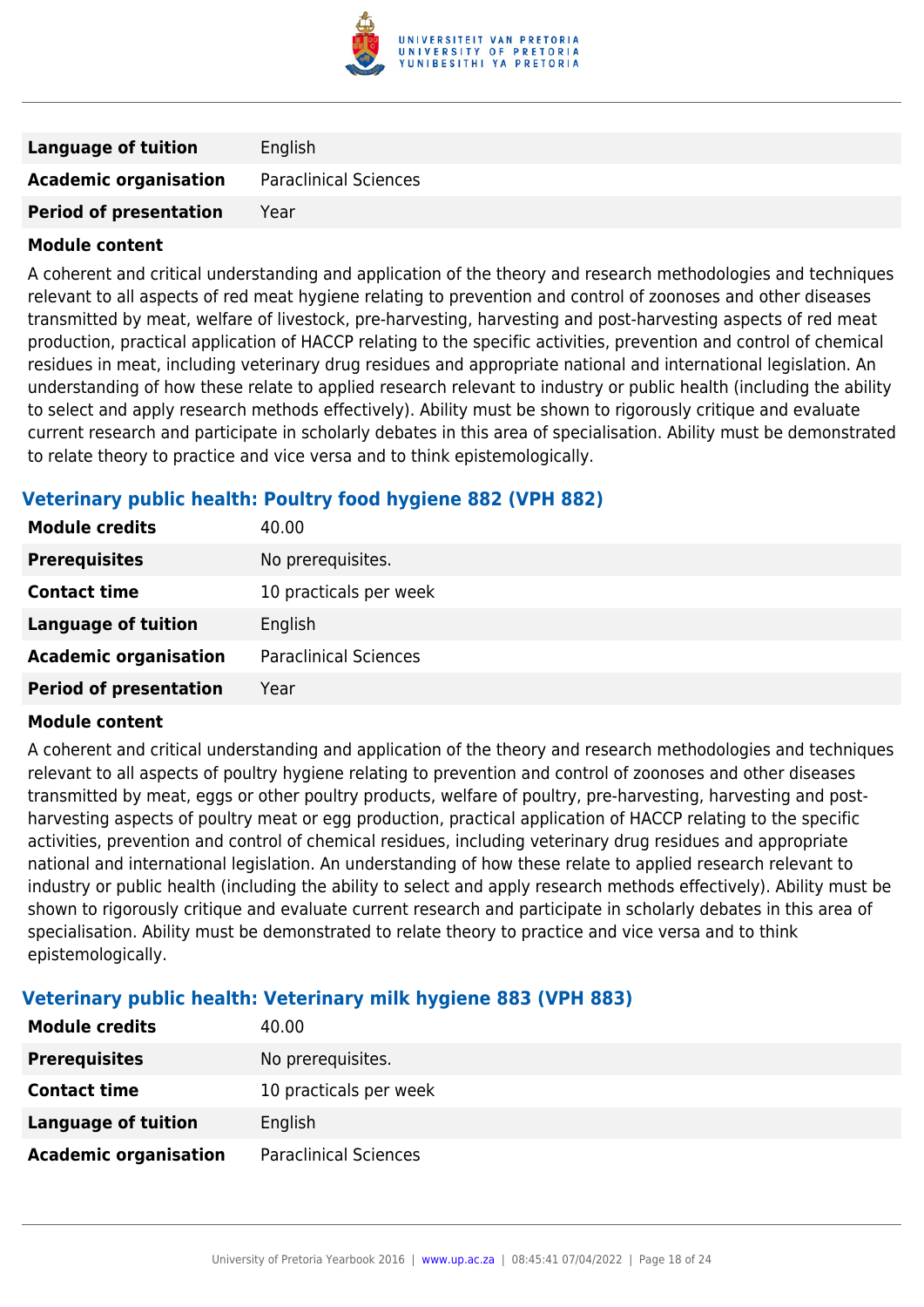

#### **Period of presentation** Year

## **Module content**

A coherent and critical understanding and application of the theory and research methodologies and techniques relevant to all aspects of milk hygiene relating to prevention and control of zoonoses and other diseases transmitted by milk, or other dairy products, welfare of livestock, pre-harvesting, harvesting and post-harvesting aspects of milk production or dairy products, practical application of HACCP relating to the specific activities, prevention and control of chemical residues, including veterinary drug residues and appropriate national and international legislation. An understanding of how these relate to applied research relevant to industry or public health (including the ability to select and apply research methods effectively). Ability must be shown to rigorously critique and evaluate current research and participate in scholarly debates in this area of specialisation. Ability must be demonstrated to relate theory to practice and vice versa and to think epistemologically.

## **Veterinary public health: Environmental health and biosecurity 884 (VPH 884)**

| <b>Module credits</b>         | 40.00                        |
|-------------------------------|------------------------------|
| <b>Prerequisites</b>          | No prerequisites.            |
| <b>Contact time</b>           | 10 practicals per week       |
| Language of tuition           | English                      |
| <b>Academic organisation</b>  | <b>Paraclinical Sciences</b> |
| <b>Period of presentation</b> | Year                         |

## **Module content**

A coherent and critical understanding and application of the theory and research methodologies and techniques relevant to control of zoonoses of environmental origin, biosecurity relating to food of animal origin and management of disasters and emergencies involving animals and animal products, safe collection and disposal of animal carcases, condemned meat or other animal products and animal wastes. The prevention, control and impact assessment of pollution by livestock production or industries, population control of animals in rural and urban environments to prevent zoonoses, occupational health of veterinary staff, management of the veterinary public health aspects of disasters and emergencies, evaluation of human-animal interactions and their impact on human health including animal facilitated therapy. An understanding of appropriate national and international legislation and how these relate to industry or public health (including ability to select and apply research methods effectively). Ability must be shown to rigorously critique and evaluate current research and participate in scholarly debates in this area of specialisation. Ability must be demonstrated to relate theory to practice and vice versa and to think epistemologically.

## **Advanced fundamentals of pharmacology 876 (FAK 876)**

| <b>Module credits</b>         | 30.00                        |
|-------------------------------|------------------------------|
| <b>Prerequisites</b>          | No prerequisites.            |
| Language of tuition           | English                      |
| <b>Academic organisation</b>  | <b>Paraclinical Sciences</b> |
| <b>Period of presentation</b> | Year                         |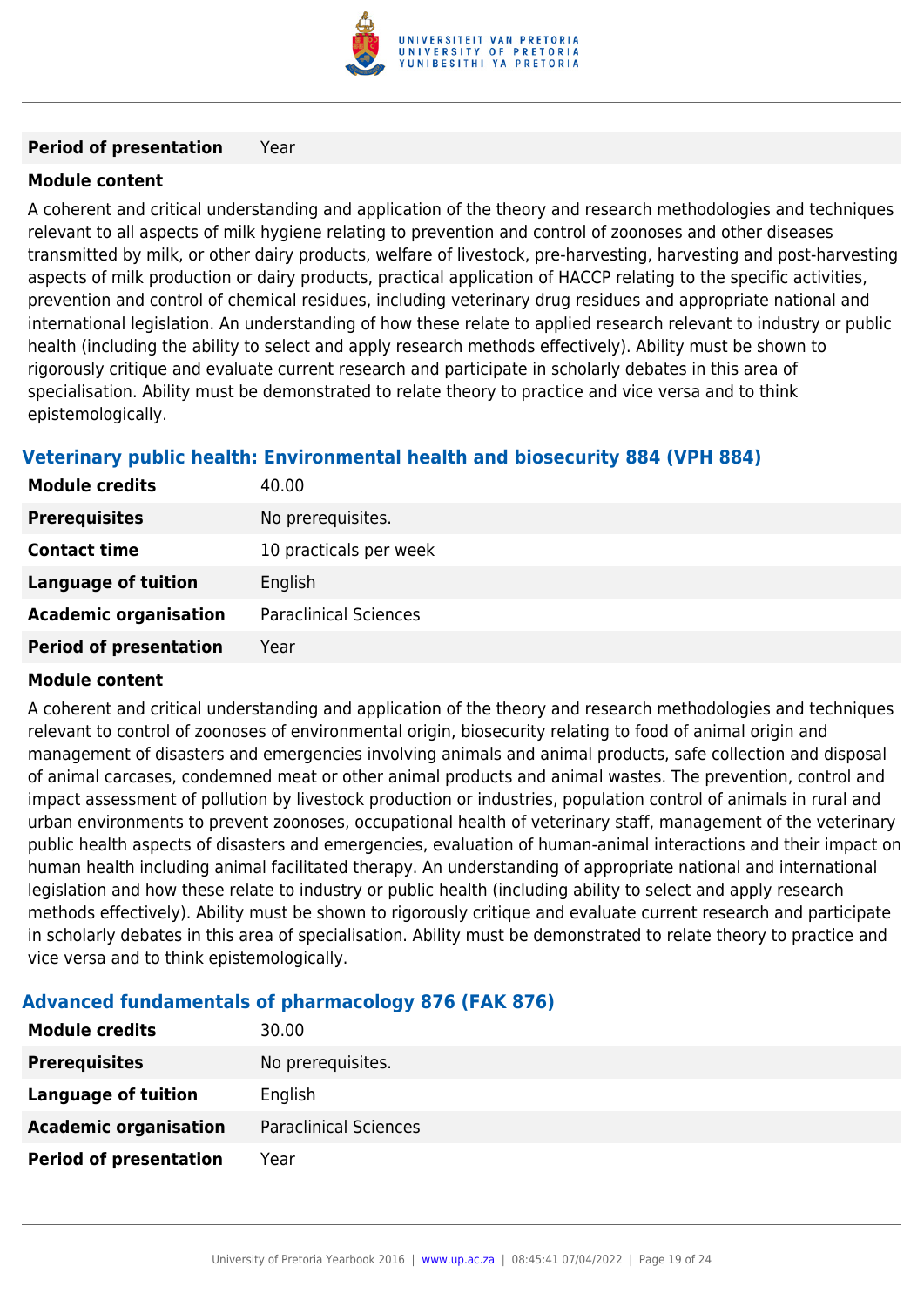

Scope and historical development of veterinary pharmacology. Veterinary pharmaceutics and formulation theory. Pharmacokinetic theory, pharmacokinetic analysis and modelling. Bioequivalence theory and evaluation. Physicochemical and molecular basis of drug action. Dose response and calculation of dose response parameters. Pharmacological modulation of organ and body functions. Molecular basis of action and pharmacological effects of chemotherapeutic agents. Adverse drug reactions, interactions and pharmacovigilance. Comparative species pharmacology, pharmacogenomics and pharmacogenetics. Background on complementary medicines. Fundamentals of pharmacological research.

## **Clinical pharmacology 877 (FAK 877)**

| No prerequisites.<br><b>Prerequisites</b><br><b>Contact time</b><br>1 lecture per week<br><b>Language of tuition</b><br>English<br><b>Academic organisation</b><br><b>Paraclinical Sciences</b> | <b>Module credits</b> | 30.00 |
|-------------------------------------------------------------------------------------------------------------------------------------------------------------------------------------------------|-----------------------|-------|
|                                                                                                                                                                                                 |                       |       |
|                                                                                                                                                                                                 |                       |       |
|                                                                                                                                                                                                 |                       |       |
|                                                                                                                                                                                                 |                       |       |
| <b>Period of presentation</b><br>Year                                                                                                                                                           |                       |       |

#### **Module content**

Advanced veterinary pharmacology including pharmaceutics, pharmacokinetics, pharmacotherapeutics and pharmacodynamics. Clinical pharmacology relevant to selected domesticated, exotic and wildlife species in the area of specialization (capita selecta), including species-specific therapeutic objectives and rational pharmacotherapy; specialised drug therapy pertaining to relevant species and/or organ systems; drug use control and adverse drug reactions.

## **Reproductive physiology 801 (GSK 801)**

| <b>Module credits</b>         | 20.00                            |
|-------------------------------|----------------------------------|
| <b>Prerequisites</b>          | No prerequisites.                |
| <b>Contact time</b>           | 30 contact hours per semester    |
| <b>Language of tuition</b>    | English                          |
| <b>Academic organisation</b>  | <b>Production Animal Studies</b> |
| <b>Period of presentation</b> | Quarter 1                        |

#### **Module content**

This module will provide advanced theoretical study in and critical appraisal of the principles, concepts, current application and potential developments in selected aspects of reproductive physiology of animals.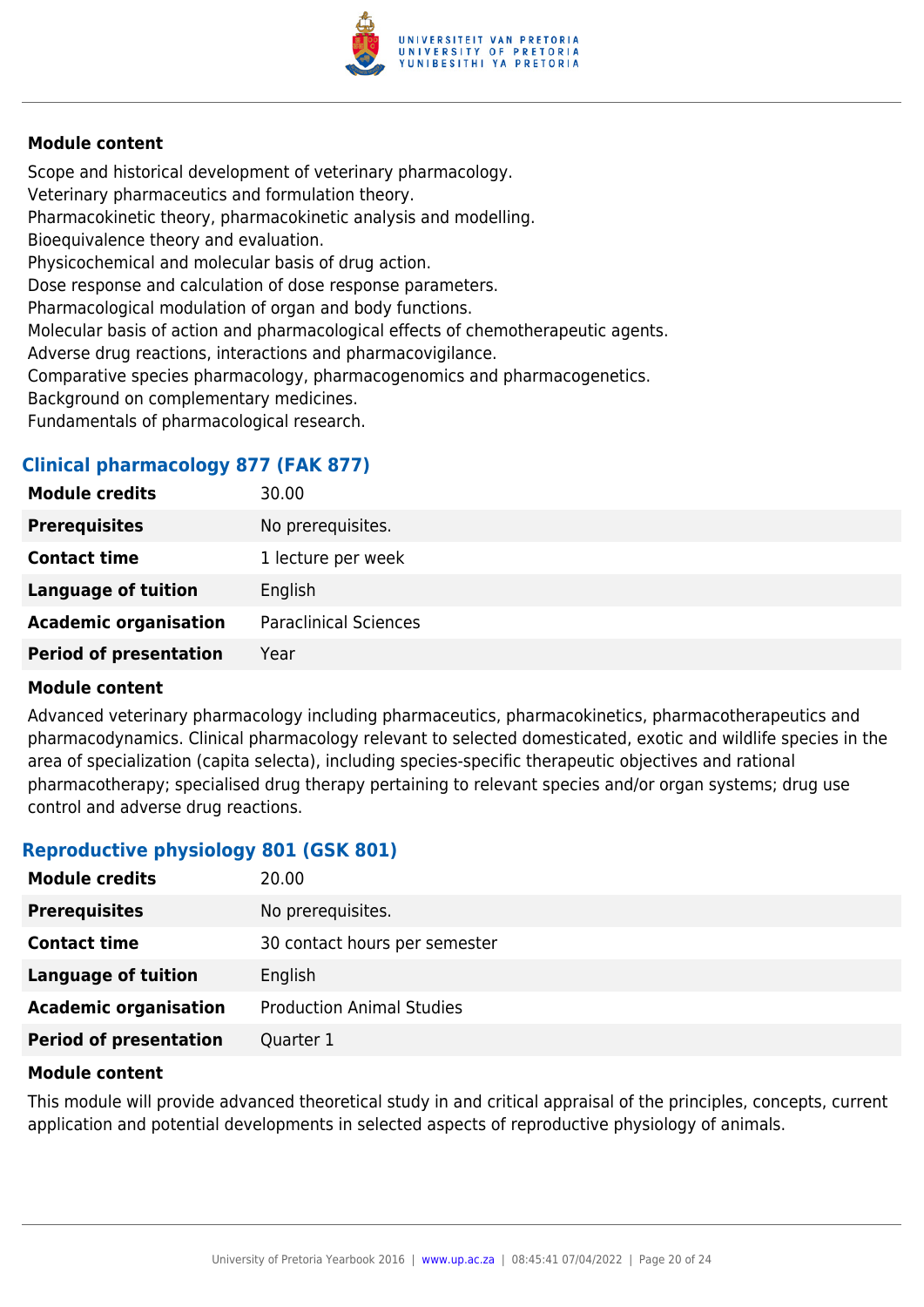

## **Assisted reproduction 802 (GSK 802)**

| <b>Module credits</b>         | 30.00                            |
|-------------------------------|----------------------------------|
| <b>Prerequisites</b>          | No prerequisites.                |
| Language of tuition           | English                          |
| <b>Academic organisation</b>  | <b>Production Animal Studies</b> |
| <b>Period of presentation</b> | Quarter 2                        |

#### **Module content**

This module will provide advanced theoretical study in and critical appraisal of the principles, concepts, current applications and potential developments in selected aspects of assisted reproduction in animals.

## **Female infertility 803 (GSK 803)**

| <b>Module credits</b>         | 20.00                            |
|-------------------------------|----------------------------------|
| <b>Prerequisites</b>          | No prerequisites.                |
| Language of tuition           | English                          |
| <b>Academic organisation</b>  | <b>Production Animal Studies</b> |
| <b>Period of presentation</b> | Quarter 3                        |

#### **Module content**

This module will provide advanced theoretical study in and critical appraisal of the principles, concepts, current applications and potential developments pertaining to selected aspects of infertility in female animals.

## **Male breeding soundness and andrology 804 (GSK 804)**

| <b>Module credits</b>         | 20.00                            |
|-------------------------------|----------------------------------|
| <b>Prerequisites</b>          | No prerequisites.                |
| <b>Language of tuition</b>    | English                          |
| <b>Academic organisation</b>  | <b>Production Animal Studies</b> |
| <b>Period of presentation</b> | Quarter 4                        |

#### **Module content**

This module will provide advanced theoretical study in and critical appraisal of the principles, concepts, current applications and potential developments pertaining to selected aspects of breeding soundness and andrology in male animals.

## **Reproduction: Capita selecta 805 (GSK 805)**

| <b>Module credits</b>        | 20.00                                        |
|------------------------------|----------------------------------------------|
| <b>Prerequisites</b>         | No prerequisites.                            |
| <b>Contact time</b>          | 5 Seminars per week over a period of 4 weeks |
| <b>Language of tuition</b>   | English                                      |
| <b>Academic organisation</b> | <b>Production Animal Studies</b>             |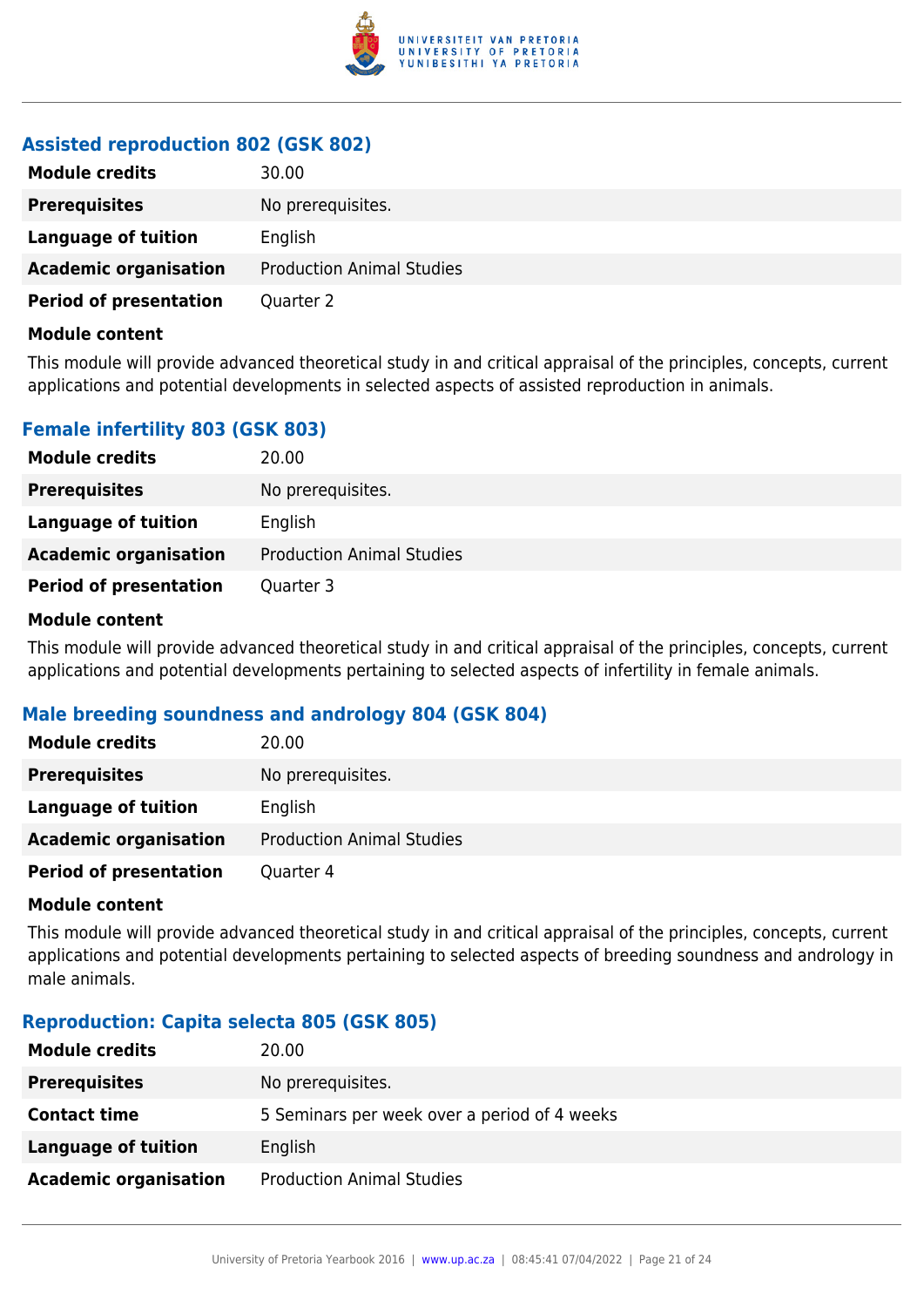

#### **Period of presentation** Year

## **Module content**

This module will provide advanced theoretical study in and critical appraisal of the principles, concepts, current applications and potential developments pertaining to selected aspects of reproduction in animals. This module includes selected aspects from two or more of the modules GSK 801 to GSK 804. The purpose of this module is to provide Masters degree students doing a course other than the MSc Option: Veterinary Reproduction or the MMedVet (Gyn) the opportunity to do an elective module in a limited selection of aspects of reproduction. Students planning to do the GSK 805 module must discuss their studies with the coordinators of moduless GSK 801 to GSK 804 before registering for the module to allow those coordinators to prescribe to the student which of the modules the student should participate in, what aspects of the relevant modules the student should study, and when those modules will be presented. Depending on which of the GSK 801 to GSK 804 modules the student should do selected aspects of the GSK 805 Reproduction capita selecta module may run over one or two calender years.

## **Small stock health 801 (SSH 801)**

| <b>Module credits</b>         | 40.00                            |
|-------------------------------|----------------------------------|
| <b>Contact time</b>           | 1 discussion class per week      |
| Language of tuition           | English                          |
| <b>Academic organisation</b>  | <b>Production Animal Studies</b> |
| <b>Period of presentation</b> | Year                             |

#### **Module content**

The module content will be based on advanced theoretical training in small stock health with emphasis on principles of population health and production programmes, animal health economics, monitoring health and production. The module will enable students to integrate and apply knowledge so that health and production problems can be identified and solved on a flock basis and health status and production effectiveness of small stock flock can be raised from a holistic and cost effective viewpoint.

## **Ruminant health 801 (RUM 801)**

| 40.00                                                                                                     |
|-----------------------------------------------------------------------------------------------------------|
| A BVSc, a four year BSc in Agriculture (Animal Science), Microbiology, Zoology or<br>an equivalent degree |
| 1 seminar per week, 1 discussion class per week                                                           |
| English                                                                                                   |
| <b>Production Animal Studies</b>                                                                          |
| Year                                                                                                      |
|                                                                                                           |

#### **Module content**

Advanced theoretical training in ruminant health with emphasis on the pathophysiology, diagnosis, treatment and control of non-infectious diseases, specifically applicable to conditions of the gastro-intestinal tract, liver, production diseases, cardiovascular system, respiratory system, nervous system, musculo-skeletal system, skin and appendages.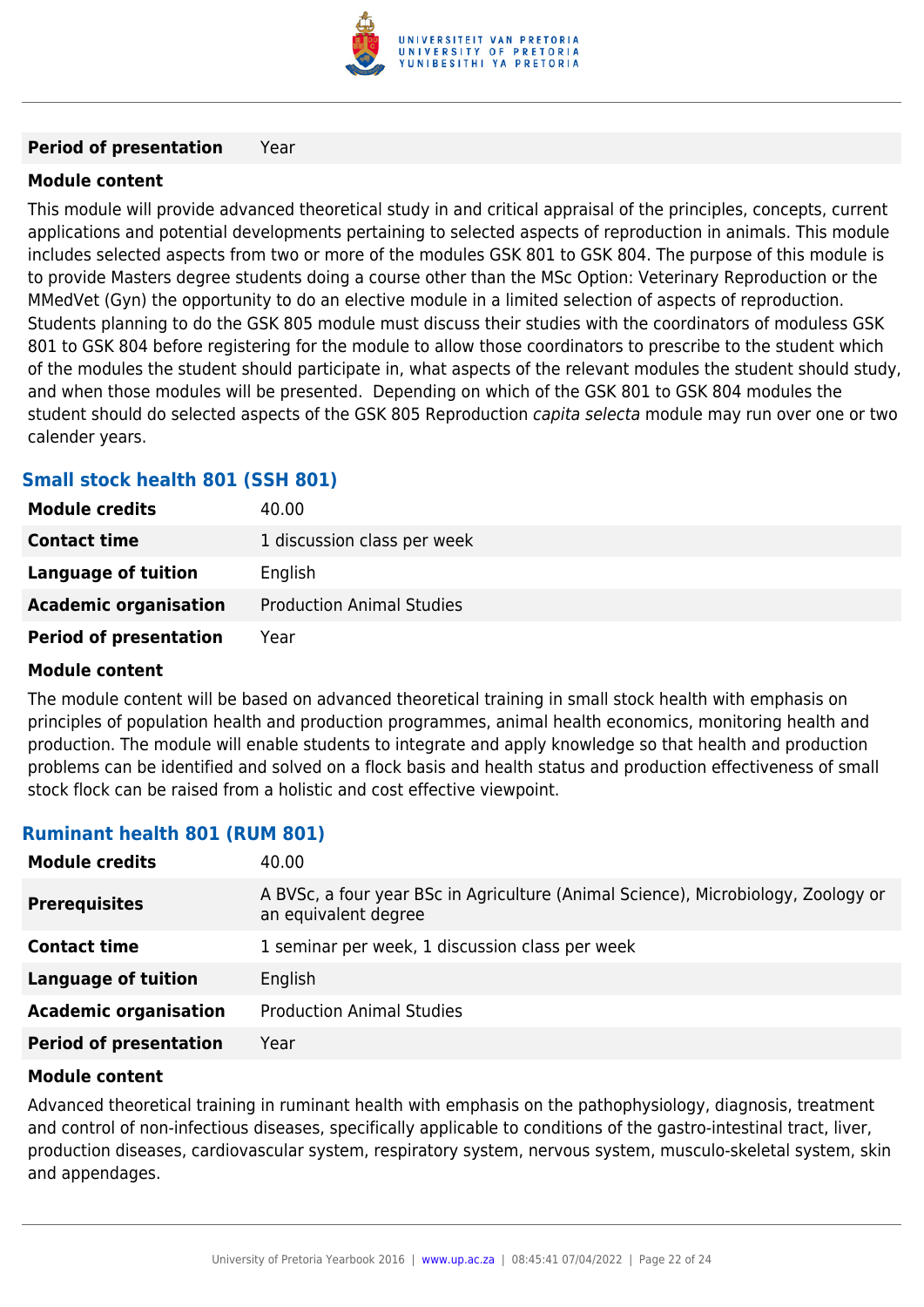

## **Bovine herd health 801 (BHH 801)**

| <b>Module credits</b>         | 40.00                                                                                                     |
|-------------------------------|-----------------------------------------------------------------------------------------------------------|
| <b>Prerequisites</b>          | A BVSc, a four year BSc in Agriculture (Animal Science), Microbiology, Zoology or<br>an equivalent degree |
| Language of tuition           | English                                                                                                   |
| <b>Academic organisation</b>  | <b>Production Animal Studies</b>                                                                          |
| <b>Period of presentation</b> | Year                                                                                                      |

#### **Module content**

The primary aim of this module is to provide the candidate with the skills and competence to promote the health and production efficiency of cattle operations (dairy, beef and feedlots). The module will enable students to integrate and apply knowledge so that health and production can be monitored and problems can be identified and solved on a herd basis. The module content will be based on advanced theoretical training in bovine herd health with emphasis on principles of herd health and production programmes, animal health economics, monitoring dairy herd health and production (applied nutrition, fertility, udder health, foot health, general cow health, calves and replacement heifers), monitoring the health and performance of beef cow calf enterprises (resource base, forage and beef cow-calf stock flow, applied nutrition, fertility, young stock, integrated resource, health and management program), and beef feedlots

## **Poultry health and production 871 (PHP 871)**

| 32.00                            |
|----------------------------------|
| No prerequisites.                |
| English                          |
| <b>Production Animal Studies</b> |
| Year                             |
|                                  |

## **Module content**

Advanced training in poultry health and production systems. The emphasis of the module is on practical health management and will enable poultry veterinarian to advise on the control of disease in poultry production systems. Compile interim and final reports that are scientifically sound, and reflect a degree of professionalism that is commensurate with a professional poultry veterinarian.

## **Veterinary toxicology: Organ/systems toxicology 801 (TOK 801)**

| <b>Module credits</b>         | 30.00                        |
|-------------------------------|------------------------------|
| Language of tuition           | English                      |
| <b>Academic organisation</b>  | <b>Paraclinical Sciences</b> |
| <b>Period of presentation</b> | Year                         |